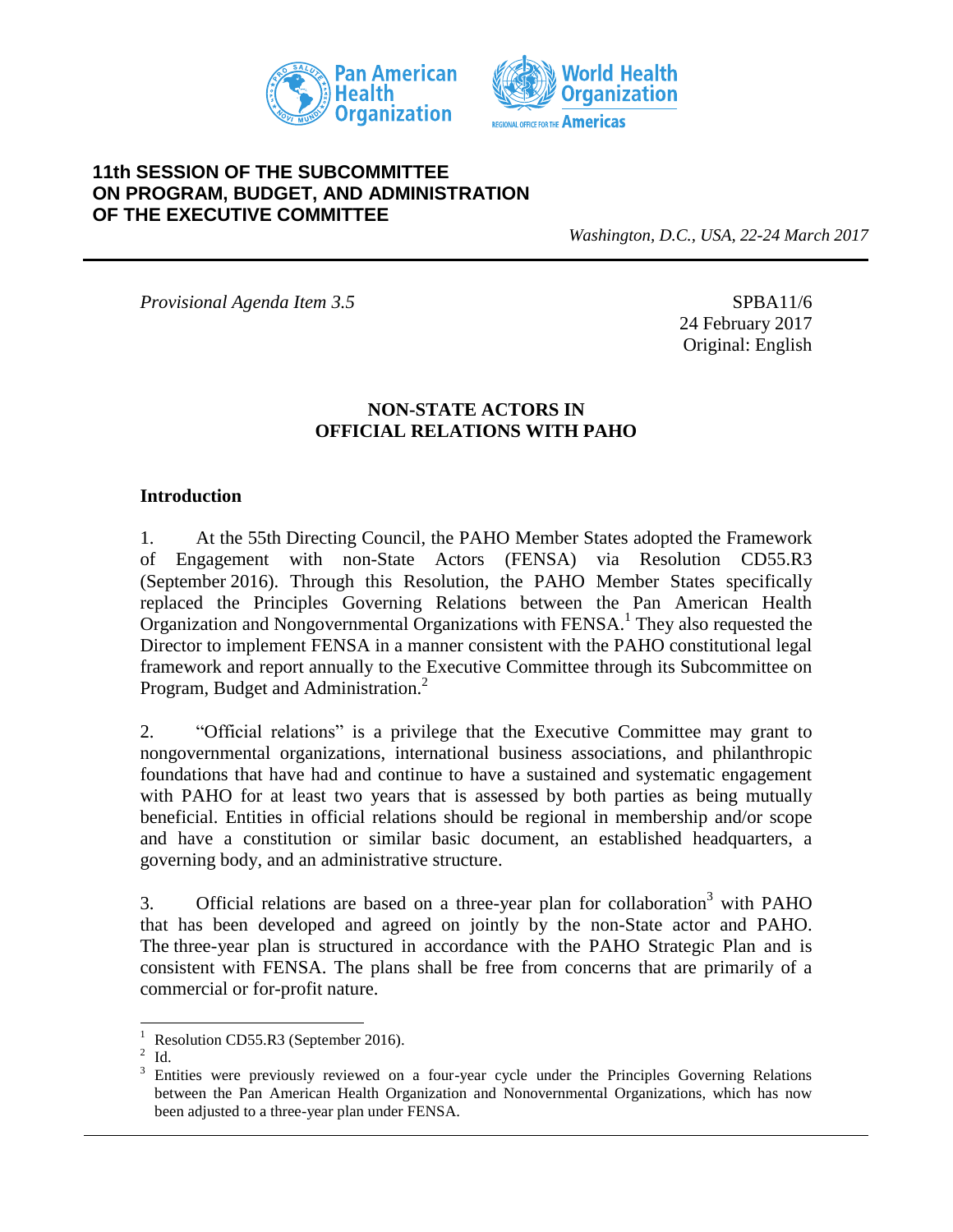4. In assessing new applications or reviewing non-State actors that wish to continue maintaining official relations, the Bureau will conduct due diligence to identify which of the four specific policies included in FENSA (i.e., those related to nongovernmental organizations, private sector entities, philanthropic foundations, or academic institutions) applies to each non-State actor. If a non-State actor no longer qualifies for official relations, the Bureau will contact the non-State actor to allow it to decide if it would like to adjust its policies, governance, or funding in a manner that would allow it to qualify again. Otherwise, the Bureau will propose the discontinuation of official relations with the entity. The Bureau will also weigh the benefits and risks associated with each non-State actor and recommend establishing or maintaining official relations status only if the benefits outweigh any residual risks.

### **Applications of NSAs for Admittance into Official Relations with PAHO**

5. The Executive Committee, through its Subcommittee, is responsible for deciding on the admission of organizations into official relations with PAHO. This year the Bureau received no notifications by the deadline of 31 December 2016 from any non-State actor requesting admission to receive the status of official relations with PAHO.

### **Review of Collaboration with non-State Actors in Official Relations with PAHO**

6. The Executive Committee, through its Subcommittee, is responsible for reviewing PAHO collaboration with each NSA in official relations every three years and deciding on the desirability of maintaining official relations or deferring the decision on the review to the following year. The Executive Committee may discontinue official relations if it considers that such relations are no longer appropriate or necessary in light of changing programs or other circumstances. Similarly, the Executive Committee may suspend or discontinue official relations if an organization no longer meets the criteria that applied at the time of the establishment of such relations, fails to provide updated information or report on the collaboration, or fails to fulfill its part in the agreed program of collaboration.

7. Currently there are 27 non-State actors in official relations with PAHO.<sup>4</sup> The Bureau will conduct an assessment of these entities when each is up for renewal of its official relations status. Thus, approximately one-third of the non-State actors will be assessed each year. Eight entities are up for renewal this year: the American Public Health Association; the American Society for Microbiology; the Inter-American Association of Sanitary and Environmental Engineering; the International Diabetes Federation; the Latin American Federation of the Pharmaceutical Industry; the March of Dimes; the United States Pharmacopeial Convention; and the World Association for Sexual Health.

 $\overline{a}$ 

<sup>4</sup> See Annex A: Review of Collaboration with non-State Actors in Official Relations with PAHO, Annex B: Progress Report on the Status of Ongoing Relations Between PAHO and non-State Actors in Official Relations with PAHO, and Annex C: Schedule of SPBA Reviews of Nongovernmental Organizations in Official Relations with PAHO.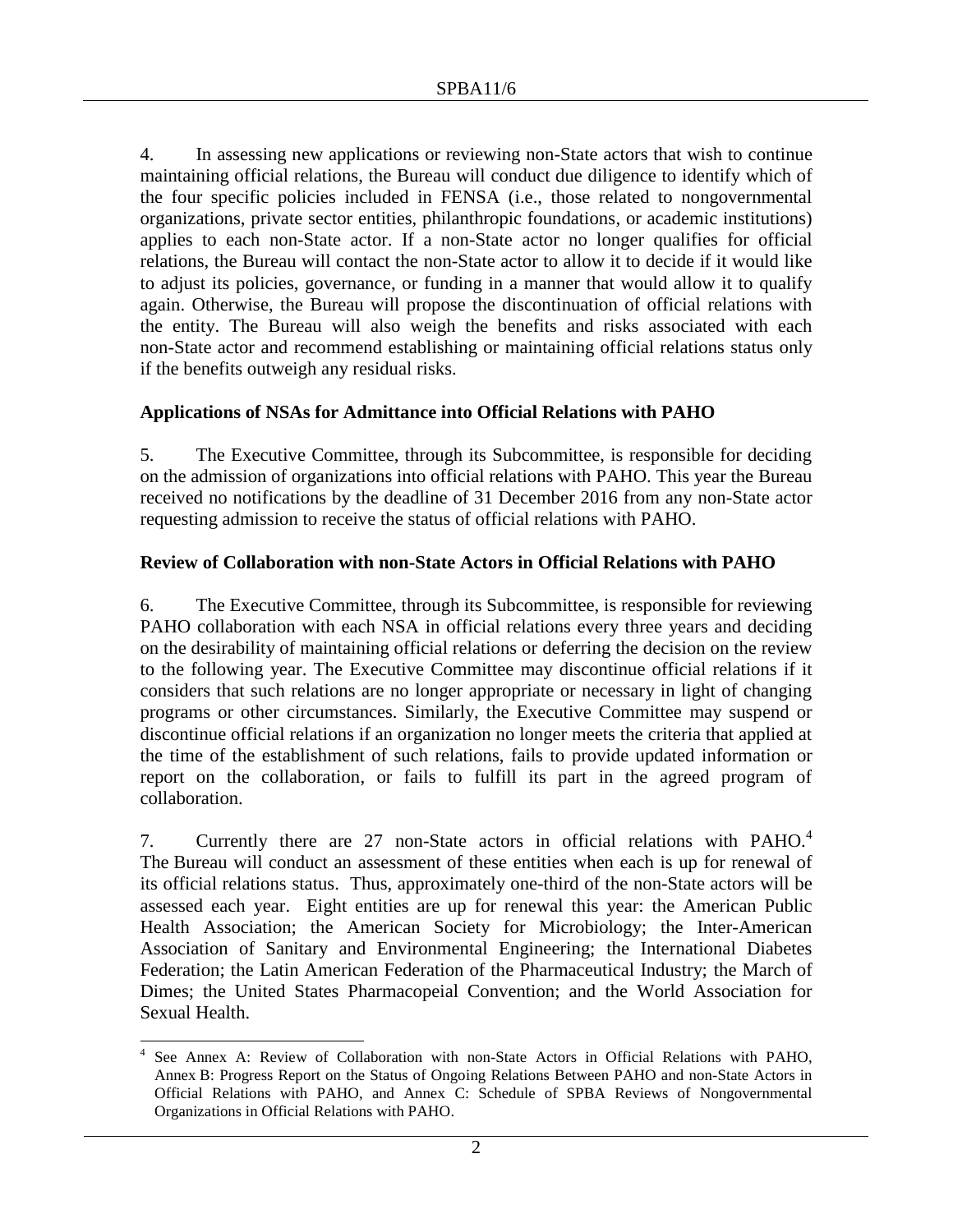8. To support the Executive Committee's review, the Bureau has examined and assessed each entity to ensure that the established criteria and other requirements have been fulfilled in accordance with the provisions set out in FENSA. Due diligence has been conducted on each non-State actor and the relevant supporting documentation provided has been reviewed, permitting the Bureau to categorize each non-State actor on the basis of its nature, objectives, governance, funding, and membership. The Bureau has also assessed the benefits and risks associated with each non-State actor, thus ensuring that the benefits to public health and/or the fulfilment of the Organization's mandate in each case outweigh any residual risks. Finally, reports on collaboration during the past three years (2014–2016) and on the jointly agreed plans for collaboration over the next three years (2017–2019) have been examined.

9. Based on its review of these eight entities, PASB has reached the following conclusions:

- a) It recommends continuation of official relations with six of the entities: the American Public Health Association; the American Society for Microbiology; the Inter-American Association of Sanitary and Environmental Engineering; the March of Dimes; the United States Pharmacopeial Convention; and the World Association for Sexual Health.
- b) In order not to compromise existing collaboration and to offer time to elaborate a more robust plan of collaboration, it proposes that the decision on the Latin American Federation of the Pharmaceutical Industry be deferred until the 12th Session of the Subcommittee on Program, Budget, and Administration of the Executive Committee.
- c) It proposes discontinuation of official relations with the International Diabetes Federation in light of lack of collaboration over the past two years.

10. A concise supplementary background document on entities recommended for continuation will be provided for consideration by the Subcommittee. It will include basic information on each of the six non-State actors for which renewal is being considered, as well as a report on the collaboration of each of them over the past three years and a program of work for the coming three years.

## **Action by the Subcommittee on Program, Budget, and Administration**

11. The Subcommittee is invited to consider commending the following six non-State actors for their continuing contribution to the achievement of PAHO objectives and to recommend to the Executive Committee that it decide to maintain them in official relations with PAHO: the American Public Health Association; the American Society for Microbiology; the Inter-American Association of Sanitary and Environmental Engineering; the March of Dimes; the United States Pharmacopeial Convention; and the World Association for Sexual Health.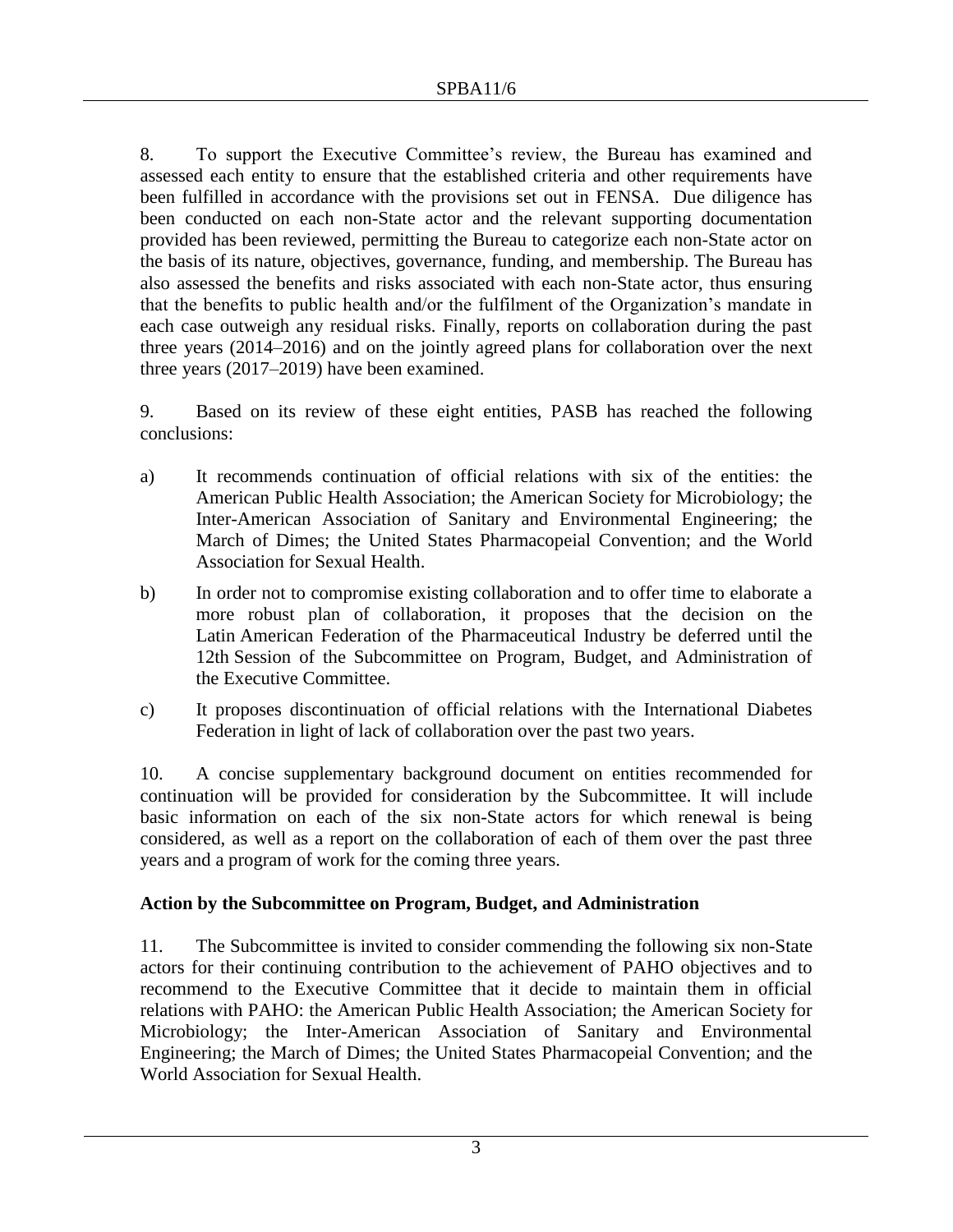12. The Subcommittee is invited to note the report, and consider recommending to the Executive Committee, deferring the decision for maintaining official relations with the Latin American Federation of the Pharmaceutical Industry until 2018.

13. The Subcommittee is invited to consider to recommend to the Executive Committee discontinuing official relations with the International Diabetes Federation.

Annexes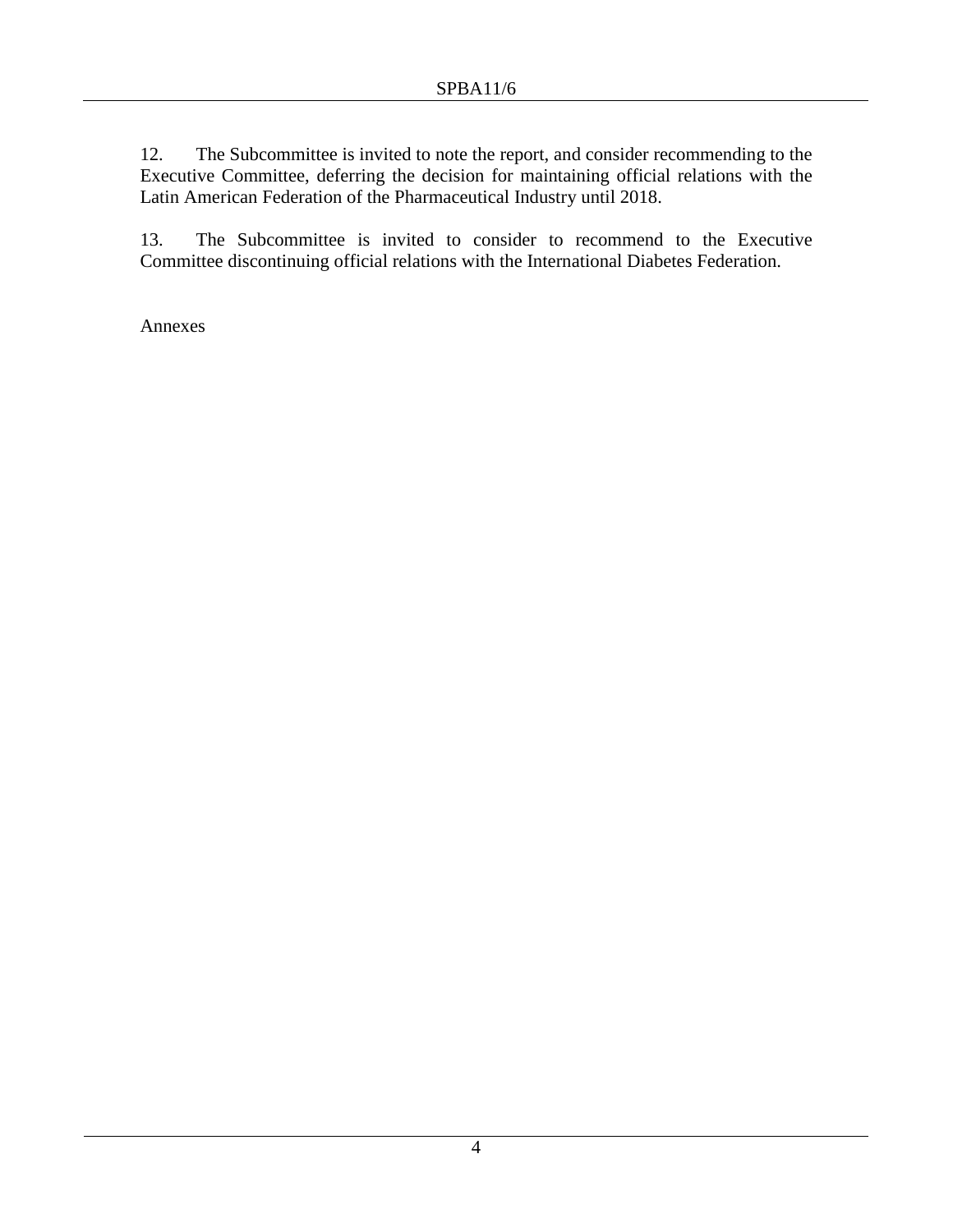#### **Annex A**

#### **REVIEW OF COLLABORATION WITH NON-STATE ACTORS IN OFFICIAL RELATIONS WITH PAHO**

1. PASB recommends continuation of official relations status for the following non-State actors:

#### *American Public Health Association (APHA)*

2. The American Public Health Association (APHA), founded in 1872, is an organization for professionals in the field of public health and allied professions primarily based in the United States. The mission of the APHA is to improve the health of the public and achieve equity in health status. The Association's vision is to create the healthiest nation in one generation. Its values reflect the beliefs of its members from all public health and related disciplines in over 40 countries.

3. Over the last three years, the following activities were carried out under the APHA/PAHO collaborative work plan:

- a) APHA Annual Meetings. At each of the past three Annual Meetings, PAHO and APHA coordinated the following activities to highlight the longstanding partnership between the two organizations: *i)* two scientific sessions, co-hosted by the two organizations, highlighting public health issues faced in the region; *ii)* presentation of a PAHO exhibit at the Public Health Expo; and *iii)* submission of films to the Global Public Health Film Festival.
- b) Translation project. Publication of translated articles in scientific journals and translation of the updated version of the *Control of Communicable Diseases Manual*. Since 2014, the *American Journal of Public Health* (AJPH) and the *Pan American Journal of Public Health* have partnered on the translation into Spanish of selected English-language peer-reviewed articles. Also, under a subsidiary agreement, other articles were translated into Spanish, published, and disseminated. In addition, the two organizations renewed an agreement for the Spanish translation of the latest edition of the *Control of Communicable Diseases Manual* (21st edition), which includes a new chapter on Zika.
- c) Ad hoc activities, communications, and other collaborative partnerships. *i)* Engagement in the coordination and planning of activities related to National Public Health Week and World Health Day; *ii)* support for development of the Alliance of Public Health Associations of the Americas (APHAA/AASPA); and *iii)* coordinated communication to share opportunities and resources through the networks of the two organizations.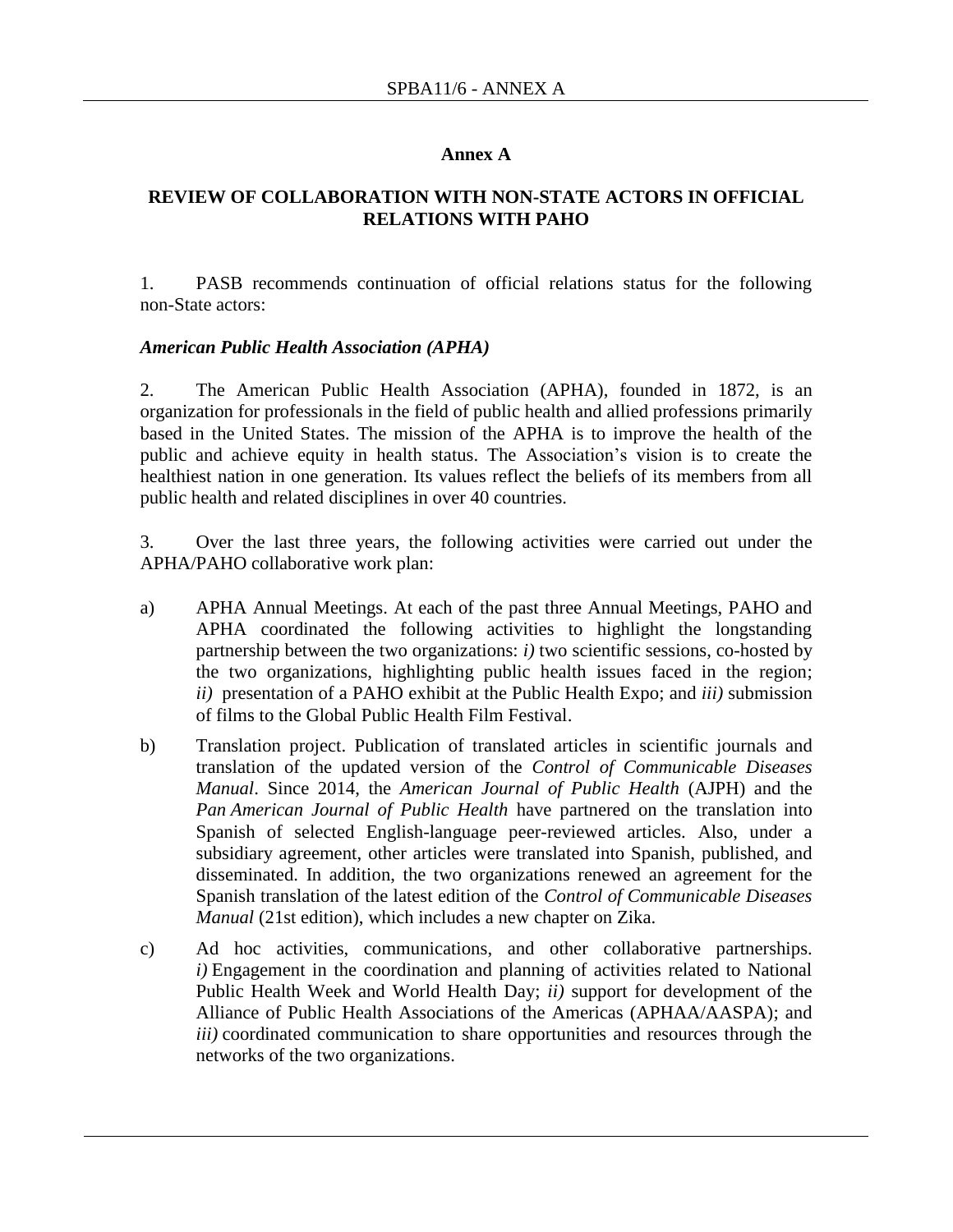4. The following activities are proposed for the next three years under the APHA/PAHO collaborative work plan:

- a) APHA Annual Meetings. At every Annual Meeting, both PAHO and APHA will work together on the following activities: *i*) Co-hosting of two scientific sessions; *ii)* presentation of a PAHO exhibit at the Public Health Expo; and *iii)* participation in the Global Public Health Film Festival.
- b) Publication partnership/translation project. *i)* Joint work on the *Pan American Journal of Public Health*/*American Journal of Public Health*; and *ii)* translation of the *Control of Communicable Diseases Manual*.
- c) Ad hoc activities. *i)* Coordination of activities related to National Public Health Week and World Health Day, both of which are held each year in the first week of April; *ii)* Alliance of Public Health Associations of the Americas; *iii)* U.S.-Cuba relations and health; *iv)* coordination of communication, including dissemination of opportunities and resources via e-newsletters and social media, and trainings/webinars.

# *American Society for Microbiology (ASM)*

5. The American Society for Microbiology brings together more than 47,000 scientists and health professionals. Founded in 1899, the ASM has grown into the largest life science professional organization in the world. Its mission is to promote and advance the microbial sciences. ASM advances the microbial sciences through conferences, publications, certifications, and educational opportunities. It enhances laboratory capacity around the globe through training and resources. It provides a network for scientists in academia, industry, and clinical settings. In addition, the ASM promotes a deeper understanding of the microbial sciences for diverse audiences.

6. The following activities were carried out over the last three years under the ASM/PAHO collaborative work plan:

- a) Professional development workshops. Multiple ASM Scientific Writing and Publishing Workshops were implemented in Guyana, El Salvador, and Paraguay.
- b) Virtual scientific lectures. Through the Virtual Speaker Program, the ASM and PAHO are able to connect universities and scientific societies in the PAHO Member States with renowned experts from the American Academy of Microbiology.

7. The following activities are proposed for the next three years under the ASM/PAHO collaborative work plan:

a) Professional development workshops. ASM will build on previous collaborative activities to implement a series of workshops on Best Practices in Scientific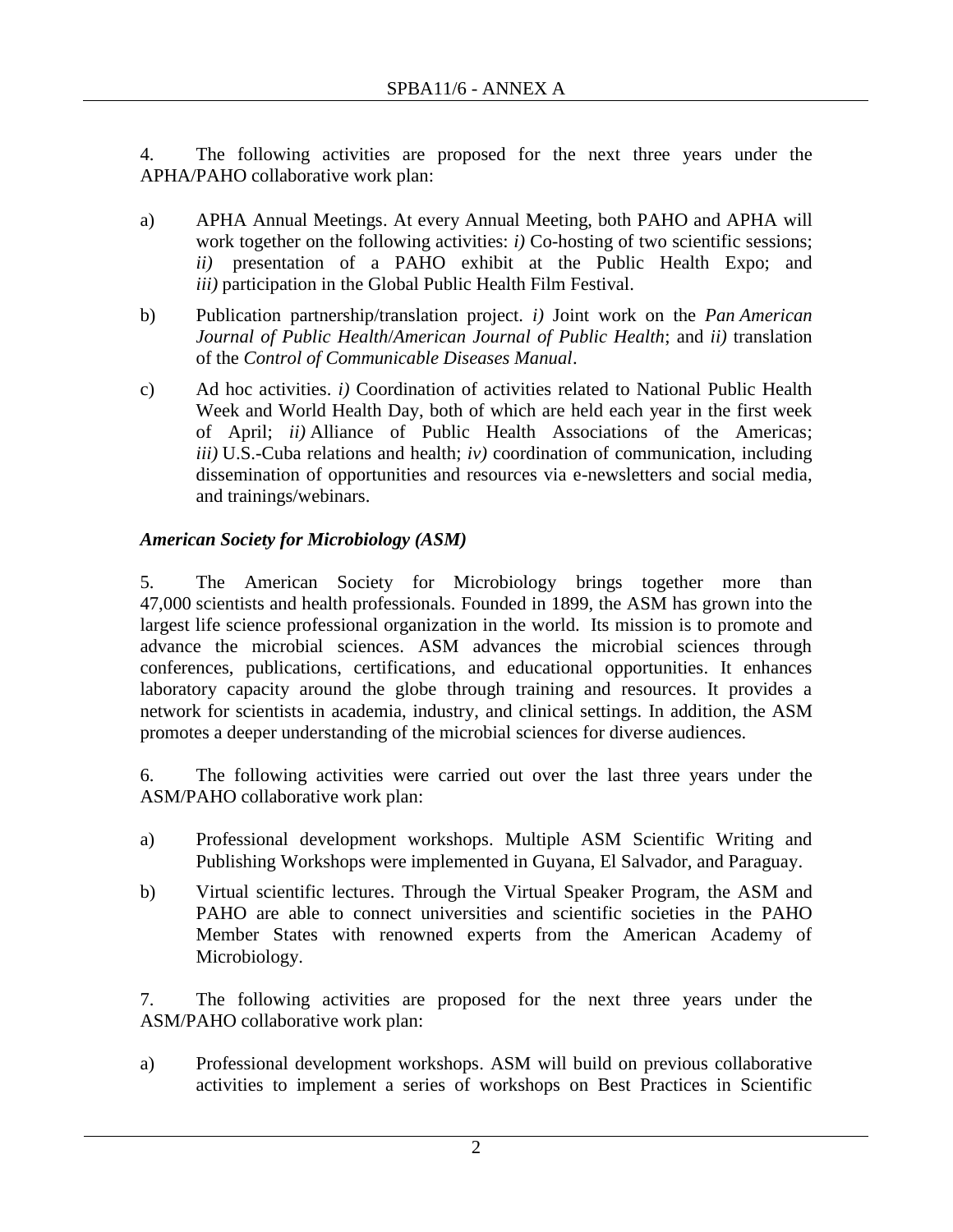Writing and Publishing and the Art of Science Communication using a blended virtual/onsite format.

b) Virtual scientific lectures. The ASM will leverage the expertise of its membership to expand the number of virtual speakers at scientific meetings and workshops throughout the PAHO region.

### *Inter-American Association of Sanitary and Environmental Engineering (AIDIS)*

8. The Inter-American Association of Sanitary and Environmental Engineering is a nonprofit technical and scientific society that brings together leading professionals dedicated to environmental conservation, environmental health, and basic sanitation in the Americas. The Association's main fields of work include raising awareness of environmental, health-related, and basic sanitation issues by proposing policy alternatives and solutions; maintaining close contact with the governments in the Region to seek the implementation of plans to improve health-related conditions associated with the environment and basic sanitation deficiencies; organizing capacity-building events; and building strategic alliances with universities and other learning institutions.

9. The two organizations participated jointly in the following activities over the last three years, among others, under the AIDIS/PAHO collaborative work plan:

- a) Water and Sanitation Symposium: "Increasing Access to Quality and Reducing Inequities" (Monterrey, Mexico, October 2014). The Symposium was an example of successful joint coordination and broad participation, as it was attended by 50 participants.
- b) AIDIS/PAHO Regional Symposium, "Water and Sanitation in the 2030 Agenda: The Road to Sustainable Development" (Cartagena, Colombia, August 2016).
- c) AIDIS/PAHO project "Design and Use of an Evaluation Protocol for Water, Sanitation, and Hygiene in Health Care Facilities".
- d) AIDIS/PAHO Hospital Waste Panel, held at the VI Inter-American Congress on Solid Waste (San Salvador, El Salvador, May 2015).
- e) 13th AIDIS High-Level Technical Meeting (São Paulo, Brazil, July 2016), including a panel, "Atmospheric Pollution and the Challenges of Megacities," organized with PAHO participation.

10. The following activities are proposed for the next three years under the AIDIS/PAHO collaborative work plan:

a) Development of Part 2 of the AIDIS/PAHO project, "Design and Use of an Evaluation Protocol for Water, Sanitation, and Hygiene in Health Care Facilities" (six key countries).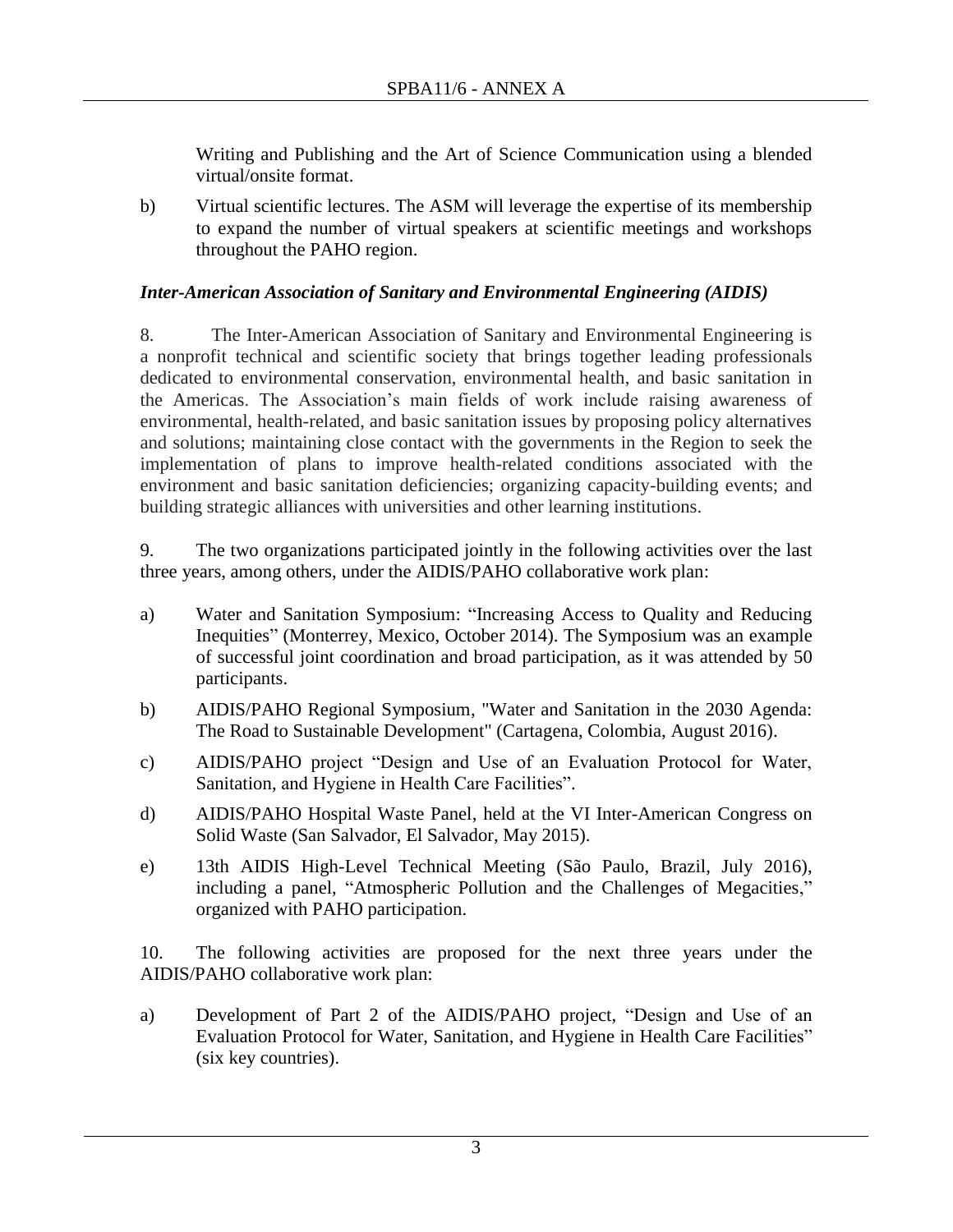- b) Development of Part 3 of the AIDIS/PAHO project, "Design and Use of an Evaluation Protocol for Water, Sanitation, and Hygiene in Health Care Facilities" (region-wide).
- c) Training of emergency and disaster response teams on topics related to water and sanitation.
- d) Preparation of a joint AIDIS/PAHO technical manual on disasters and emergency response in areas related to water and sanitation.
- e) Collaboration on implementation of the WHO Roadmap for Air Quality.
- f) Actions in support of the Breathe Life project to alert people about the dangers of air pollution from various sources.
- g) Collaboration on strengthening capacity to work with chemicals and hazardous waste under the Minamata Convention on Mercury.
- h) Updating of the Regional Evaluation of Municipal Solid Waste Management Services in Latin America and the Caribbean 2016.
- i) Collaboration on preparations for a PAHO/WHO symposium at the Inter-American Congress of AIDIS to be held in Guayaquil, Ecuador, and the AIDIS inter-American thematic congresses.

## *March of Dimes*

11. The March of Dimes is a not-for-profit organization that works to improve the health outcomes of mothers and babies. March of Dimes works with partners globally. Its mission is to prevent birth defects, premature birth, and infant mortality by helping to improve the health of mothers and babies through research and medical support as well as community services, education, and advocacy.

12. The following activities were carried out over the last three years under the March of Dimes/PAHO collaborative work plan:

- a) Newborn screening (NBS) across the Latin American Region. A survey was completed and two papers related to the status of newborn screening and the need to improve NBS s were co-written by the March of Dimes and PAHO, which are currently under review and expected to be published in 2017.
- b) Increased awareness of the toll, drivers, and economic costs of preterm birth. This project draws on initial country estimates of preterm birth rates and associated mortality in Latin America.

13. The following activities are proposed for the next three years under the March of Dimes/PAHO collaborative work plan:

a) Joint advancement of the birth defects and disability agenda in Latin America. The two organizations collaborated on participation in the 8th International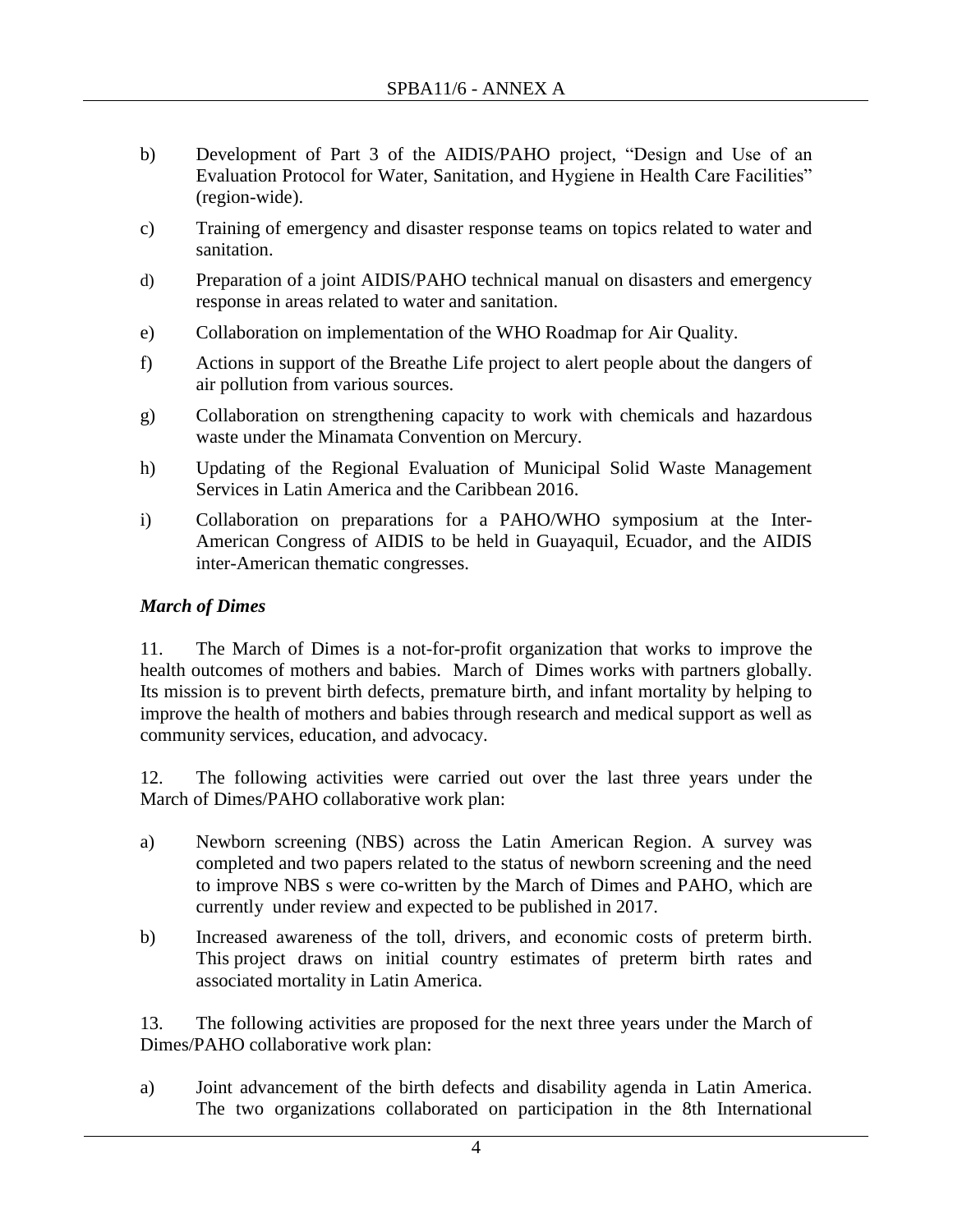Conference on Birth Defects and Disabilities in the Developing World, to be held in Bogotá, Colombia, on 8-11 November 2017.

- b) Advancement of preterm birth prevention in Latin America. A conference and workshop are being organized in Uruguay for 2017/2018 to further advance the scientific and policy discussions related to the prevention of preterm birth in Latin America as a follow-up to a conference convened by the International Federation of Gynecology and Obstetrics (FIGO) in Costa Rica in 2016.
- c) Joint awareness-raising about birth defects/World Birth Defects Day (March 3). In collaboration with PAHO, activities are planned to raise awareness about birth defect risks, prevention, and care, mainly through social media and engagement of organizations worldwide.

### *United States Pharmacopeial Convention (USP)*

14. The U.S. Pharmacopeial Convention (USP) is a scientific nonprofit organization that sets standards on the identity, strength, quality, and purity of medicines, food ingredients, and dietary supplements manufactured, distributed, and consumed worldwide. The USP standards for drugs are enforceable in the United States by the Food and Drug Administration, and the same or similar standards are used in more than 140 countries. Since its founding in 1820, the USP has worked to assure the quality of the drug supply in the United States. Building on that legacy, it now works with scientists, practitioners, and regulators from many nations to develop and revise standards that help protect public health worldwide.

15. The following activities were carried out over the last three years under the USP/PAHO collaborative work plan:

- a) External Quality Control Program (EQCP)**.** During the period under review, PAHO and the USP conducted two Steps (X and XI) in the performance evaluation phase of the External Quality Control Program (EQCP), a collaborative program initiated in 2001.
- b) Pan American Network for Drug Regulatory Harmonization. In the context of the Pan American Network for Drug Regulatory Harmonization (PANDRH), USP staff participated in the VII and VIII Conferences of the Network (Ottawa, 5-7 September 2013, and Mexico City, 19-21 October 2016) and strongly supported activities and deliverables of the PANDRH Good Laboratory Practices Working Group (GLP-WG).
- c) USP Spanish Translation Expert Panel. PAHO and the USP collaborated in offering technical assistance with pharmacopeial standards. Also, the translation of *USP-NF* standards into Spanish was monitored and guided by an panel of volunteer experts from several LAC countries, including a representative from PAHO.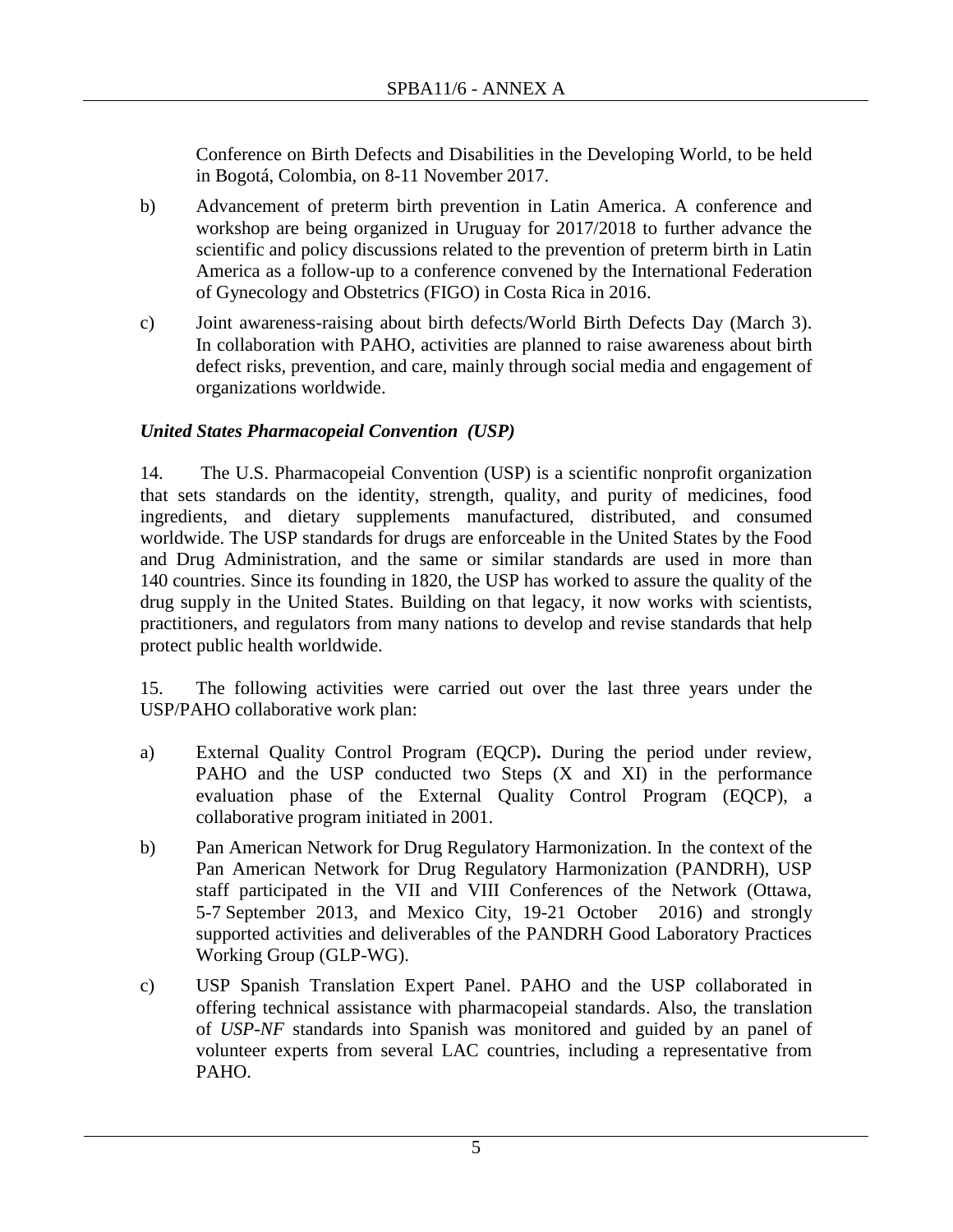d) Strengthening the capabilities of the Official Medicines Control Laboratory (OMCL). Within the framework of the Promoting the Quality of Medicines (PQM) program—a cooperative agreement between the United States Agency for International Development (USAID) and USP—a number of activities were coordinated with PAHO Headquarters and Country Offices during the period under review.

16. The following activities are proposed for the next three years under the USP/PAHO collaborative work plan:

- a) Drug regulatory harmonization and convergence. As part of USP collaboration with the Pan American Network for Drug Regulatory Harmonization (PANDRH), the USP will continue to contribute its knowledge and experience on the quality and safety of medicines and other health technologies to advance relevant subject areas that have been identified as priority/strategic by the Network.
- b) Technical assistance and cooperation in ensuring quality of medicines in LAC Countries. The USP will collaborate with PAHO in addressing regional needs in terms of quality of medicines and related technologies, as identified by PAHO.

## *World Association for Sexual Health (WAS) (***formerly the World Association for Sexology)**

17. Founded in 1978, the World Association for Sexual Health (WAS) promotes sexual health throughout the human life-span all over the world by developing, promoting, and supporting sexology and sexual rights for all. WAS accomplishes its objectives by advocating, networking, and facilitating the exchange of information, ideas, and experiences, while at the same time conducting scientifically based sexual research, sexual education, and clinical sexology using a trans-disciplinary approach.

18. The following activities were carried out over the last three years in accordance with the WAS/PAHO collaborative work plan:

- a) Completion of the Spanish-language version of the World Professional Association on Trans Health (WPATH) Standards of Care of Trans Populations. The Spanish version was translated by WPATH and reviewed for technical content by WAS and PAHO.
- b) Development of training-of-trainer educational materials. The handbook for training on transsexual health, *Ampliándonos hacia lo diverso* [opening ourselves up to diversity], was completed with technical input and revisions by PAHO.
- c) Training in the care of key populations in Central America.

19. The following activities are proposed for the next three years in accordance with the WAS/PAHO collaborative work plan: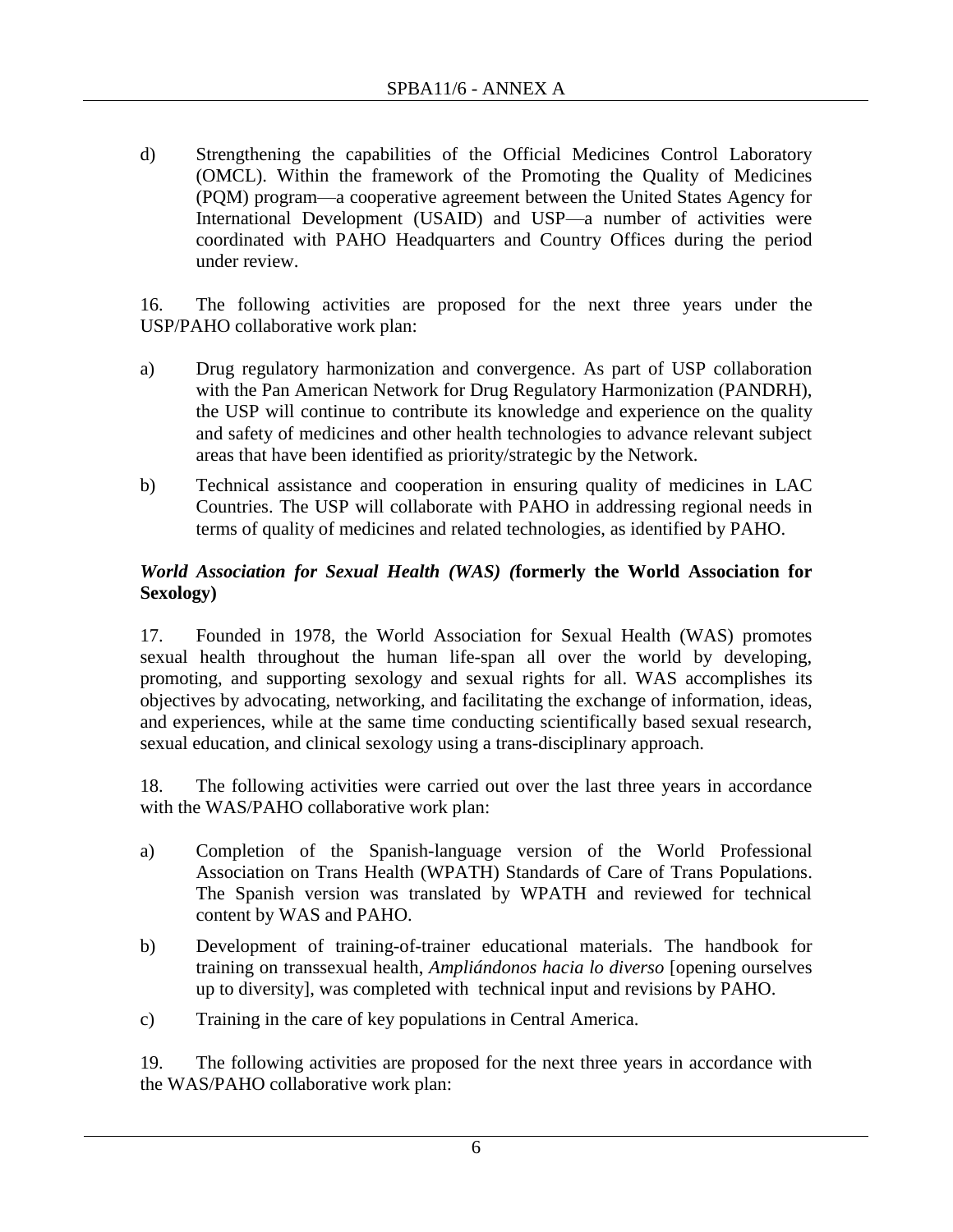- a) Strengthening sexual and reproductive health as part of reproductive health rights/ development of an on-line Sexual Health Community of Practice Platform. In partnership with the PAHO/WHO Latin American Center for Perinatology, Women, and Reproductive Health (CLAP), WAS will develop the content and format for a Sexual Health Community of Practice platform in English and Spanish.
- b) Development of a framework for strategic and comprehensive actions to accelerate progress towards the prevention and reduction of adolescent pregnancy in the Region. This framework, to be developed by PAHO, UNICEF, UNFPA, and WAS, is intended to help accelerate progress towards the prevention and reduction of adolescent pregnancy in the Region.
- c) Collaboration on the development of a strategy for positive adolescent and youth development. Participation in the 2017 PAHO technical working group of experts and agencies working on positive adolescent and youth development.
- d) HIV and STI prevention. Collaboration with PAHO on: *i)* a regional strategy on STI prevention and care for adolescents, including early diagnosis and treatment of adolescents in the Region; and *ii)* a review and update of the PAHO 2010 Blueprint for the Provision of Comprehensive Care to Gay Men and Other Men Who Have Sex with Men (MSM) in Latin America and the Caribbean.
- e) Sexual health and aging. Participation in the Regional Consultation on Sexual Health of the Aging Population, with the objective of helping to produce a document on the outcomes and recommendations of this meeting.
- 20. PASB recommends deferral of a decision on the following non-State actor:

## *Latin American Federation of the Pharmaceutical Industry (FIFARMA)*

21. The Latin American Federation of the Pharmaceutical Industry (FIFARMA) represents 12 pharmaceutical research and development companies and nine local associations of the pharmaceutical industry concerned with pharmaceutical research and development in Latin America. Its mission is to promote public policies that foster innovation and access to high-tech and high-quality medicines that prolong, preserve and improve the lives of patients in Latin America. It is guided by strict ethical principles focused on patient safety.

22. Given the importance of collaboration on regulatory system strengthening, PASB proposes that more time should be granted to allow exploration of the development of a more comprehensive plan of collaboration between the parties that best suits the work of PAHO.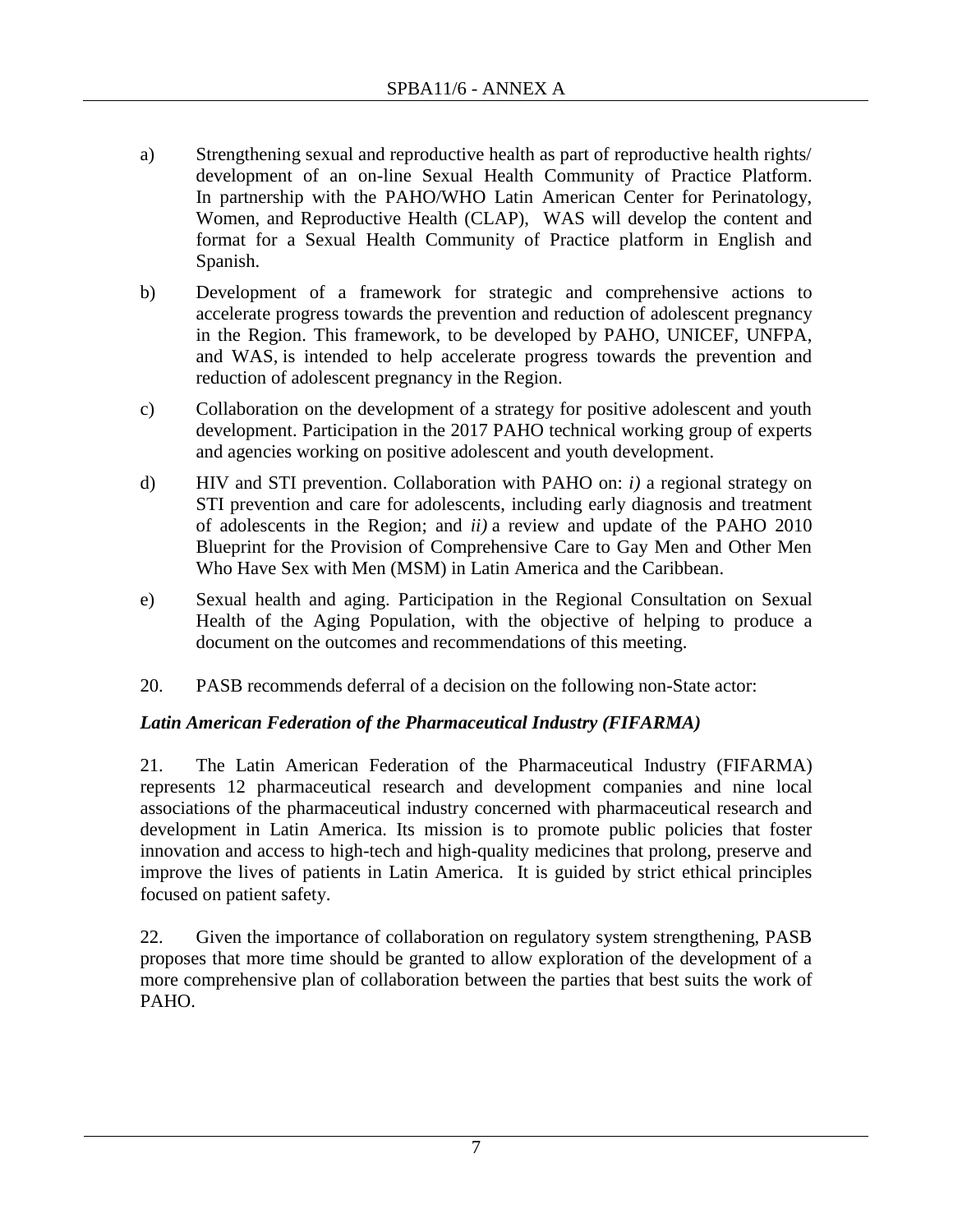23. PASB recommends that official relations be discontinued with the following non-State actor:

## *International Diabetes Federation (IDF)*

24. The International Diabetes Federation (IDF) is an umbrella organization of over 230 national diabetes associations in 170 countries and territories. The Federation has been active on the global diabetes community since 1950.

25. No activities were carried out with the IDF during the last three years under the IDF/PAHO collaborative work plan and no activities with the International Diabetes Federation are planned for the next three years.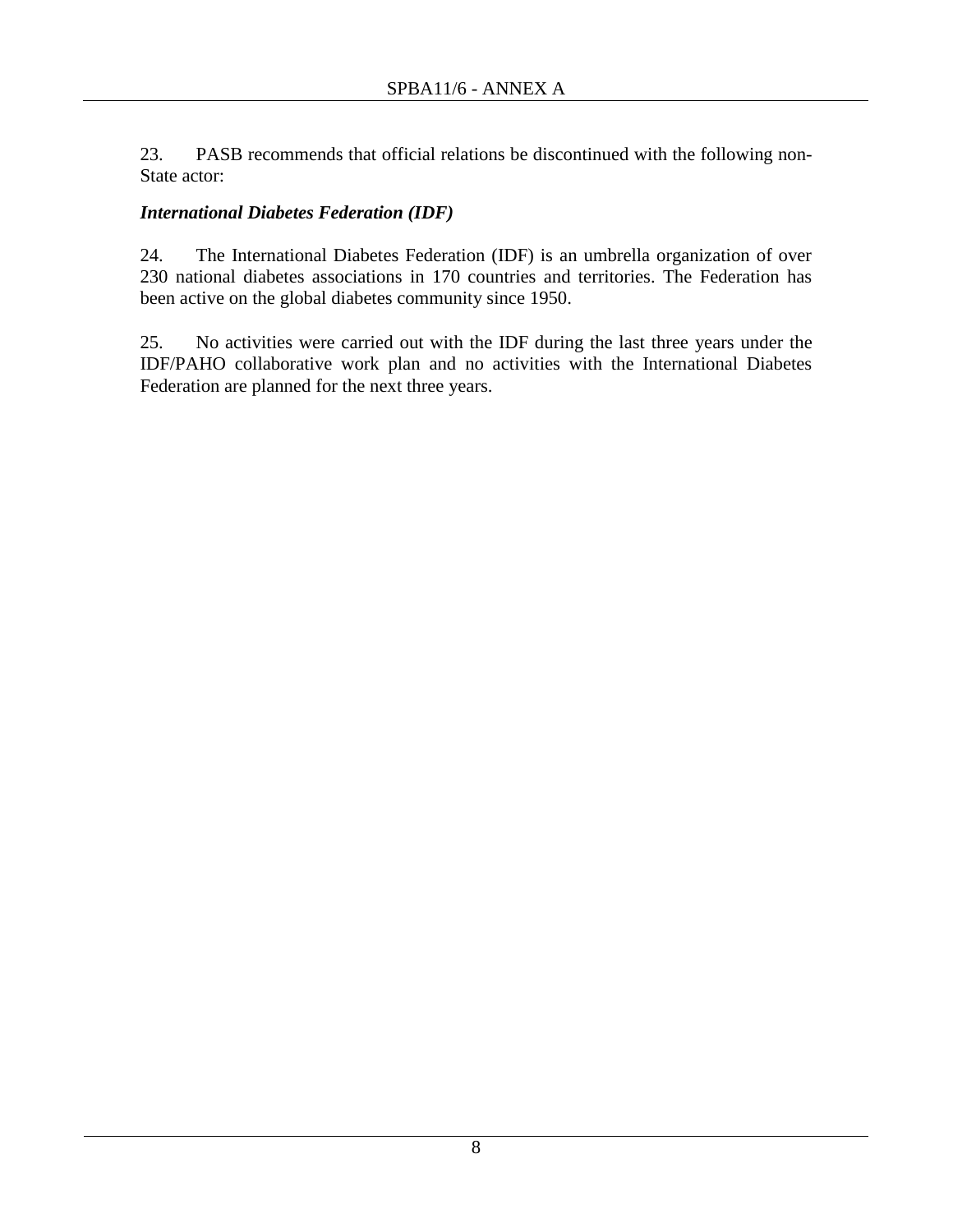#### **Annex B**

#### **PROGRESS REPORT ON THE STATUS OF ONGOING RELATIONS BETWEEN PAHO AND NON-STATE ACTORS IN OFFICIAL RELATIONS WITH PAHO**

#### *American College of Healthcare Executives (ACHE)*

1. In collaboration with PAHO, the ACHE held meetings on February, March, and September 2016 on subjects related to the Competencies Directory for Healthcare Executives. The following topics were discussed at the meetings: *a)* development of the global competency self-assessment; *b)* updates; *c)* role of academia; and *d)* promotion of the Competency Directory through participation in upcoming events and presentations. A follow-up meeting is scheduled for February 2017 at PAHO Headquarters.

2. ACHE also organized several presentations with PAHO participation, including a webinar titled "Advancing Healthcare Leadership Competencies," held on 14 April 2016, and a presentation of the paper "Leadership Competencies for Health Care Service Managers" as part of the Catholic Health Association (CHA) Global Summit, held in Washington, D.C., on 21 September 2016.

#### *American Speech-Language Hearing Association (ASHA)*

3. In January 2013, ASHA and PAHO started a joint project focusing on three countries: El Salvador, Guyana, and Honduras. Two ad hoc committees, one in El Salvador and the other in Honduras, achieved their goals and disbanded in December 2015. In January 2016, three countries, Cuba, Ecuador, and Paraguay, were selected for ASHA/PAHO collaboration. Multiple joint publications were produced in 2016, including ASHA/PAHO collaboration, on the document "Road Toward Sustainability"; a paper presented at the Annual ASHA Convention titled "A Model of International Cooperation: The ASHA/PAHO partnership in Central and South America"; and the document "Speech-Language-Hearing Association ASHA/PAHO Collaboration: Building Capacity in Three Countries."

4. In Guyana, ASHA collaborates with PAHO in providing technical support for the Ministry of Health (MOH) to strengthen the national strategic plan for early detection and intervention in communication sciences and disorders. Currently, members of the ASHA ad hoc committee are providing technical assistance for the Guyana MOH and the University of Guyana (UG). ASHA updated the medical rehabilitation assistant curriculum and also developed a speech-language therapy/audiology curriculum, and it assisted with volunteer faculty recruitment and procedures to evaluate clinical practice students. In Paraguay, ASHA/PAHO collaboration centers are providing technical support for the MOH and the National Secretariat of Human Rights for Persons with Disabilities (SENADIS) to educate professionals and parents of individuals with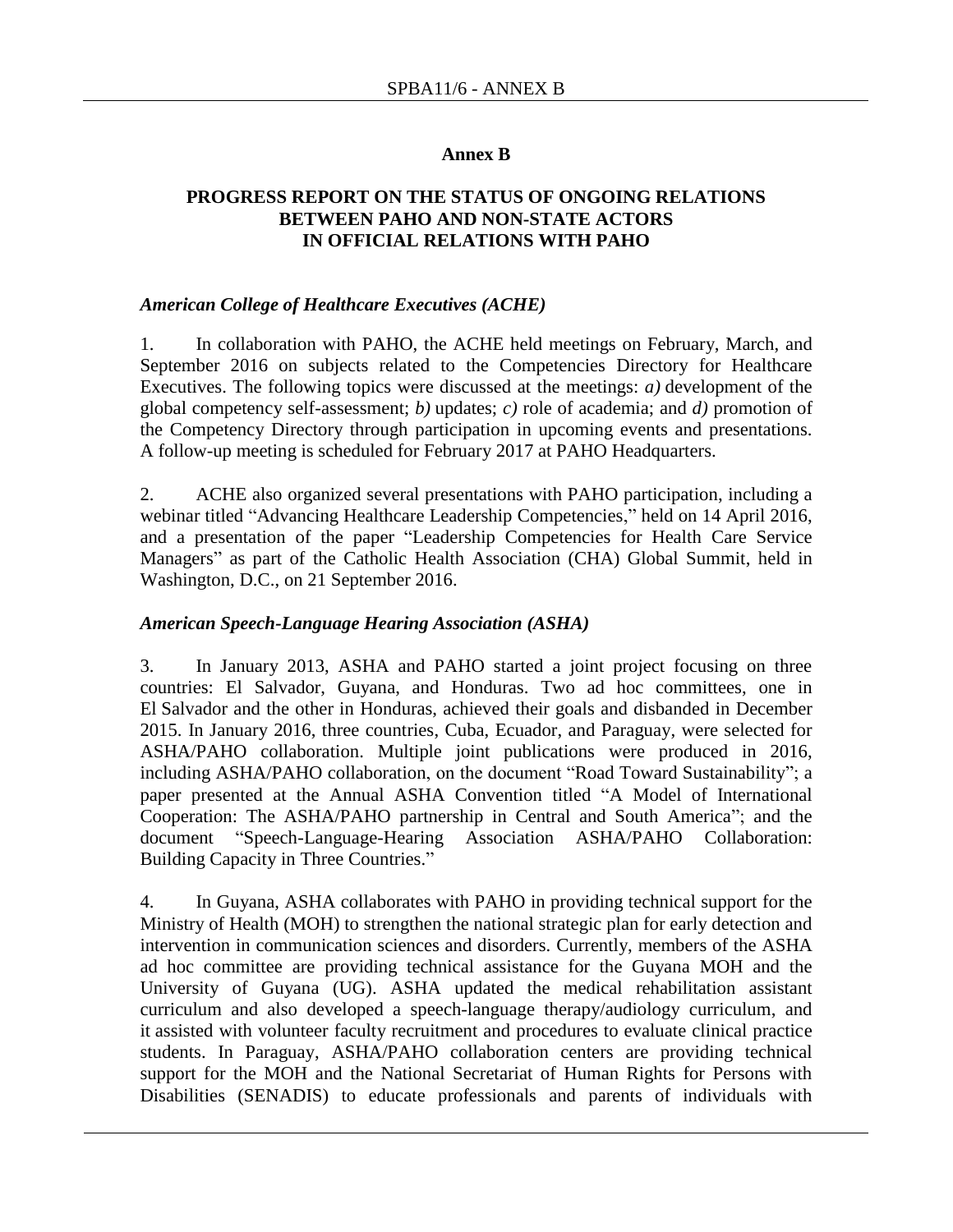communication disorders. A mission to assess needs in Paraguay took place in May 2016, and a workshop on evaluation methods was conducted 22-26 October 2016 in Asunción. Thirty-four professionals participated in this three-day workshop and a group of parents participated on the fourth day.

## *Consumers International-Regional Office for Latin America (CI-ROLAC)*

5. During the period 31 December 2015 through 31 December 2016, no joint CI-ROLAC/ PAHO activities were undertaken.

### *World Resources Institute Center for Sustainable Transport (EMBARQ)*

6. Over the past year, the EMBARQ Ross Center for Sustainable Cities, through its Health and Road Safety Program, worked in Brazil, Colombia, and Mexico to reduce traffic fatalities and injuries. Their focus has been on improving road safety through sustainable transport and urban design, better data and analysis, and capacity-building efforts in local agencies. Between January and 15 December 2016, EMBARQ trained over 2,000 people globally, offering capacity-building workshops on such topics as road safety auditing, safer access to transit, safe systems, and safer mobility. A significant number of the participants were trained in the Institute's Latin American countries of focus.

7. In addition, EMBARQ carried out multiple road safety audits and inspections and several of its recommendations are being implemented at the national level. In 2016, EMBARQ and the city of Bogotá, Colombia, drafted its first comprehensive road safety action plan. The city has also implemented safety improvements at several intersections. The Brazilian cities of Fortaleza and São Paulo have designated new safe speed zones with lower driving speed limits and implemented safer crossings for pedestrians.

## *Healthy Caribbean Coalition (HCC)*

8. In 2016, the HCC continued its work in alignment with the objectives of PAHO including :

- a) Salt consumption social marketing campaigns were developed and implemented by the Caribbean Salt Smart Coalition in Saint Vincent and the Grenadines and in Antigua and Barbuda.
- b) Support for the Caribbean Civil Society Cervical Cancer Prevention Initiative (C4PI**)** (Belize, Guyana, Haiti, and Jamaica) was provided through grassroots projects, including civil society-led screening of vulnerable women (100 health care workers were trained and about 3,000 economically disadvantaged women were educated and screened for cervical cancer).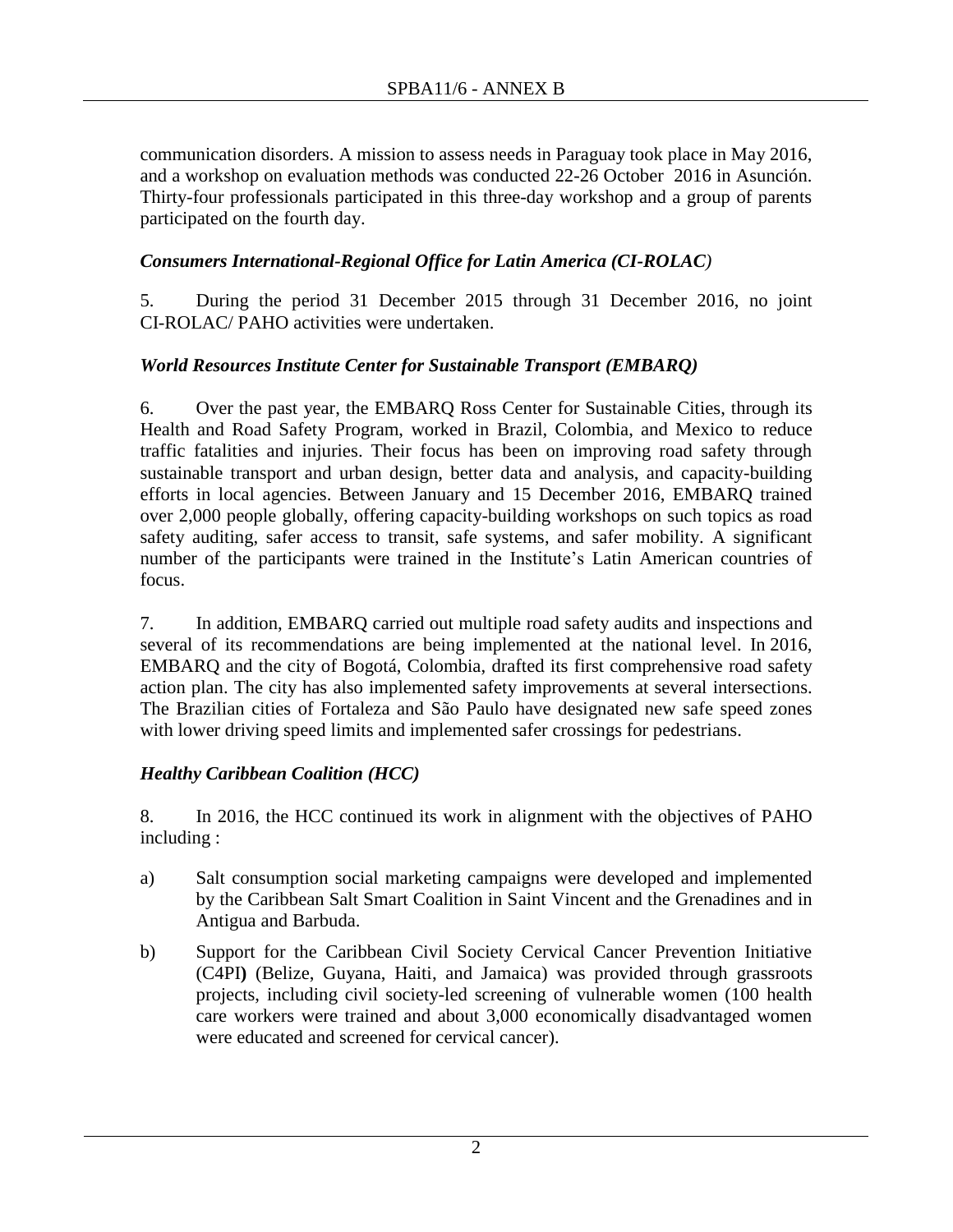c) In Belize the HCC continued to work closely with the government to support expanded training, education, and screening, and the development of a national HPV vaccination programme.

9. The HCC is currently in the process of developing a childhood obesity action plan building on the recommendations of the WHO Commission on Ending Childhood Obesity (ECHO), the PAHO Regional Childhood Obesity Plan, and the Caribbean Public Health Agency (CARPHA) Regional Childhood Obesity Plan. On 18 November 2016, the HCC organized the First Annual Caribbean Alcohol Reduction Day. Misuse of alcohol is a significant problem. In partnership with PAHO and the Commonwealth Secretariat, the Implementation Framework for National NCD Commissions was completed in late 2016. The HCC also produced a number of related publications. In addition, it developed a draft Strategic Plan for 2017-2021 in consultation with its membership.

## *Framework Convention Alliance on Tobacco Control (FCA)*

10. Collaboration between FCA and PAHO was fruitful in 2016. Some important areas of joint work included:

- a) Support for the WHO Framework Convention on Tobacco Control (FCTC) Conference of the Parties (COP*).* Its activities included a series of conference calls and meetings in preparation for the seventh session of the FCTC COP in Delhi, India, one of which was the Pre-COP7 Regional Meeting for the Americas in Panama.
- b) Strengthening of regional capacity to support FCTC ratification/implementation. The FCH coordinated with PAHO on tobacco taxation issues and creation of a Regional Network on the Tobacco Economy and preparations for the 2017 Regional Tobacco or Health Conference, to be held in Uruguay in April 2017.
- c) Support for tobacco control initiatives within the noncommunicable disease (NCD) platform. Activities included collaboration and presentations on NCDs during the World Cardiology Congress in Mexico and also the International Congress on Tobacco and NCDs in Panama.
- d) Support for the Integration of tobacco control and FCTC within the Sustatainable Development Goals Agenda (SDGs).

# *Inter American College of Radiology (ICR)*

11. During 2016, the ICR contributed to the PAHO publication "Mammography Services Quality Assurance: Baseline Standards for Latin America and the Caribbean." The English version is available at [http://iris.paho.org/xmlui/handle/123456789/31402,](http://iris.paho.org/xmlui/handle/123456789/31402) and the Spanish version, at [http://iris.paho.org/xmlui/handle/123456789/31293.](http://iris.paho.org/xmlui/handle/123456789/31293)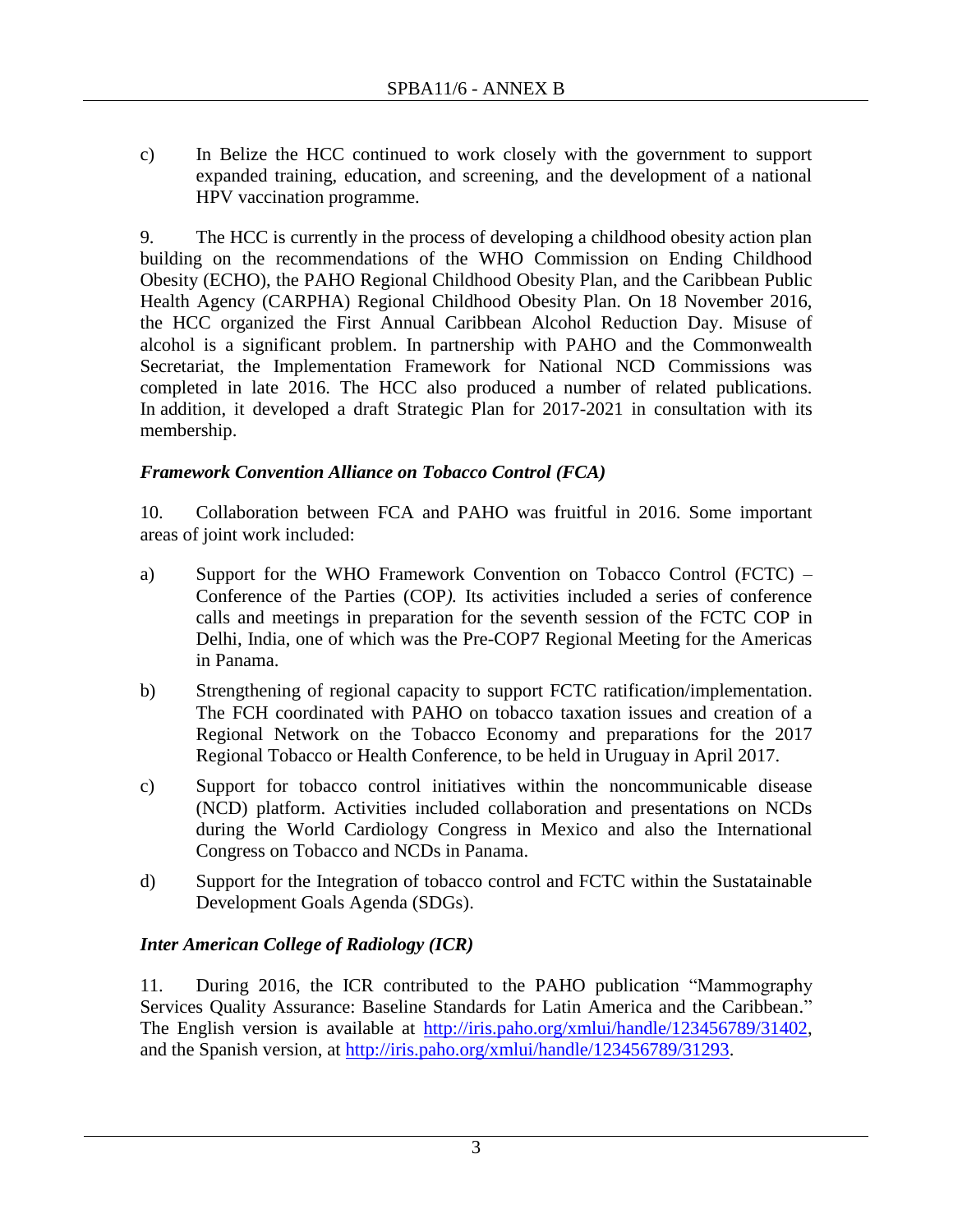# *Inter-American Society of Cardiology (SIAC)*

12. Joint SIAC/PAHO work continued to be strengthened. It is routine practice to share important spaces in regional and global congresses, such as the South American Cardiology Congress, held in Colombia in March 2016; Mexico's World Cardiology and Cardiovascular Health Congress, held in June 2016; and the Congress of the Latin American Society of Hypertension, held in Guatemala October 2016. Participation in these events helped to promote the two organizations' shared priorities. Activities are in alignment with global and regional plans for the prevention and control of noncommunicable diseases and they have continued to emphasize smoking cessation, control of hypertension, and secondary prevention.

13. PAHO and SIAC continue to promote the virtual course "Management of Hypertension for Primary Health Care Teams," hosted by the PAHO/WHO Virtual Campus for Public Health. The course has reached 28,000 students. Work has also been undertaken on the development of a new virtual course focusing on secondary prevention of cardiovascular disease, to be officially launched in early 2017.

# *Latin-American Association of Pharmaceutical Industries (ALIFAR)*

14. In 2016, ALIFAR collaborated with PAHO on a series of activities, including the following:

- a) ALIFAR participated actively in the 158th Session of the Executive Committee and the 55th Directing Council of PAHO, where the document *Access and Rational Use of Strategic and High-Cost Medicines and Other Health Technologies* (Document CE158/15) was discussed and approved.
- b) On the occasion of an informal WHO consultation regarding a guide for the evaluation of biosimilars of monoclonal antibodies, ALIFAR gave written comments and sent an expert to the meeting on this subject in Xiamen, China, in 2016.

15. ALIFAR also participated in virtual meetings of the Steering Committee of the Pan American Network for Drug Regulatory Harmonization (PANDRH), held in 2016. Laboratories affiliated to ALIFAR were encouraged to participate in the tender processes of the two PAHO Revolving Funds and the Caribbean Regulatory System (CRS). The Association also monitored health and intellectual property regulations issued by authorities in the Latin American countries associated with ALIFAR, with particular attention to registration and authorization rules for the marketing of biological medicines.

# *Latin American Confederation of Clinical Biochemistry (COLABIOCLI)*

16. In 2016, COLABIOCLI partnered with PAHO in delivering an on-line course on quality management in clinical analysis laboratories to 78 participants. COLABIOCLI also formed a scientific committee with participants from the 12 countries (Argentina,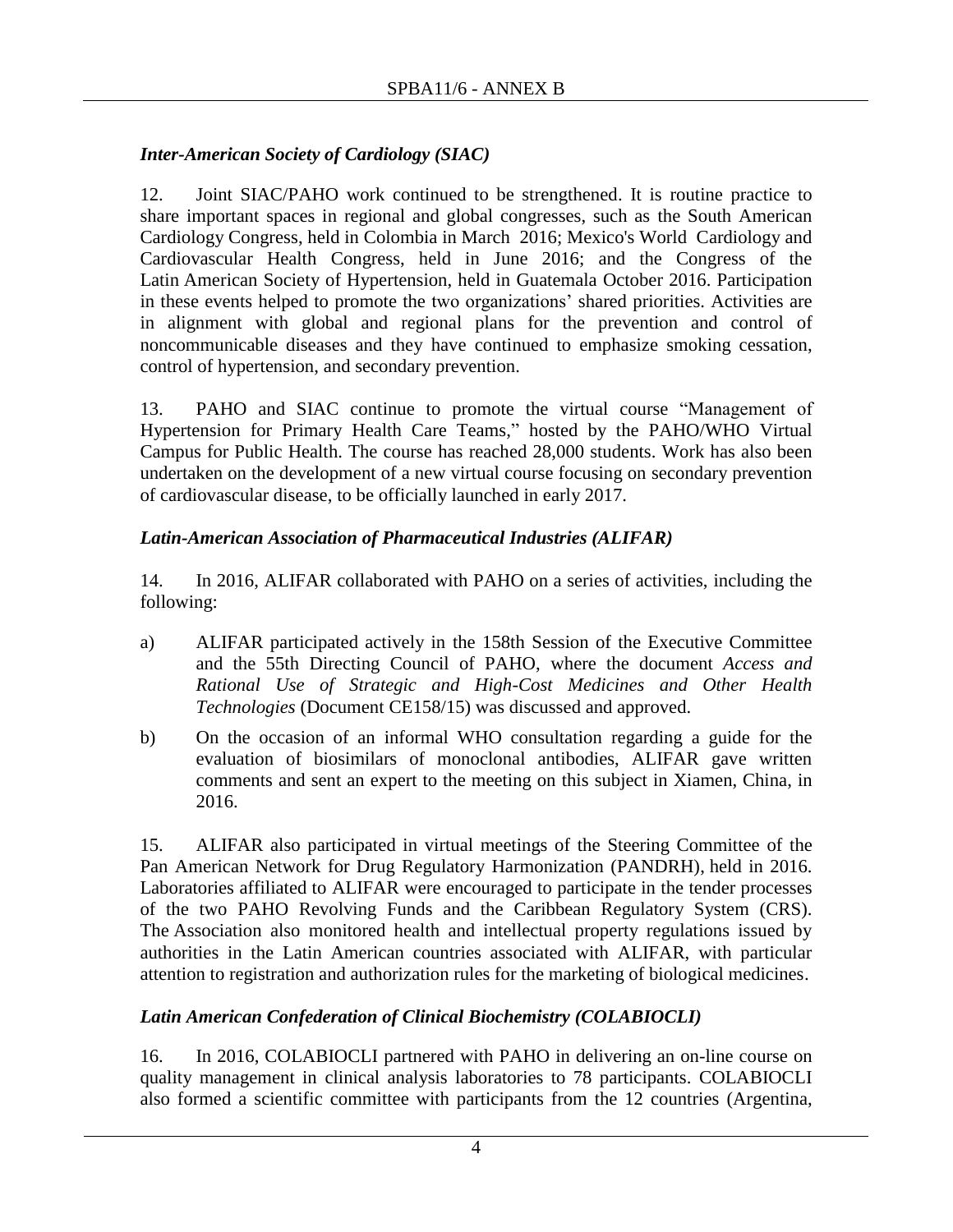Bolivia, Brazil, Chile, Colombia, Cuba, Dominican Republic, Mexico, Paraguay, Spain, Uruguay, and Venezuela) for the submission of proposals.

17. Among other activities and participation in regional meetings, COLABIOCLI was represented at the Caribbean and Central America Meeting on Neonatal Research Programs, held in Panama in October 2016. During the 55th Directing Council of PAHO, COLABIOCLI presented a proposal to the Member States for neonatal research on congenital hypothyroidism and phenylketonuria, which is still under consideration. In 2016, it launched a new website [\(www.colabiocli.com\)](http://www.colabiocli.com/), which will allow the delivery of on-line courses without extra cost for members of the Confederation.

# *Latin American Confederation of Hospitals (FLH)*

18. Following the election of new leadership in late 2016, FLH and PAHO will discuss renewed forms of collaboration. Prior to that date, no joint collaboration activities were undertaken between 31 December 2015 and 31 December 2016.

# *Latin American Society of Nephrology and Hypertension (SLANH)*

19. The joint work SLANH and PAHO has continued to consolidate. The role of SLANH has been important in mainstreaming issues, through all its regional forums, on the chronic kidney disease epidemic that affects the agricultural communities of Central America. SLANH also participated in the definition of case for the surveillance of this epidemic, reports on which were published at the end of 2016 in the *Pan American Journal of Public Health*.

20. SLAHN is to be commended for its work on strengthening the technical capacity of national dialysis and transplantation registries. This activity ties in directly with one of the strategic objectives of PAHO—namely, increased access to therapies to support renal function replacement. In 2016, SLAHN worked with the Latin American Dialysis and Transplantation Registry to offer a workshop and field visits to 13 countries in the Region. Also in 2016, SLANH and PAHO collaborated on the technical production and promotion of a virtual course on the prevention and management of chronic kidney disease for primary health care teams. To date, the course has trained 4,000 students.

# *Mundo Sano*

21. In November 2016 in Cartago, Costa Rica, Mundo Sano participated as a guest in the XVI Intergovernmental Meeting of the Initiative of Central America and Mexico for Control of Vector-Borne and Transfusional Transmission and Medical Care for Chagas Disease (IPCAM, Spanish acronym). Mundo Sano continues to be a strong partner in efforts to understand and control Chagas and other diseases in the Region.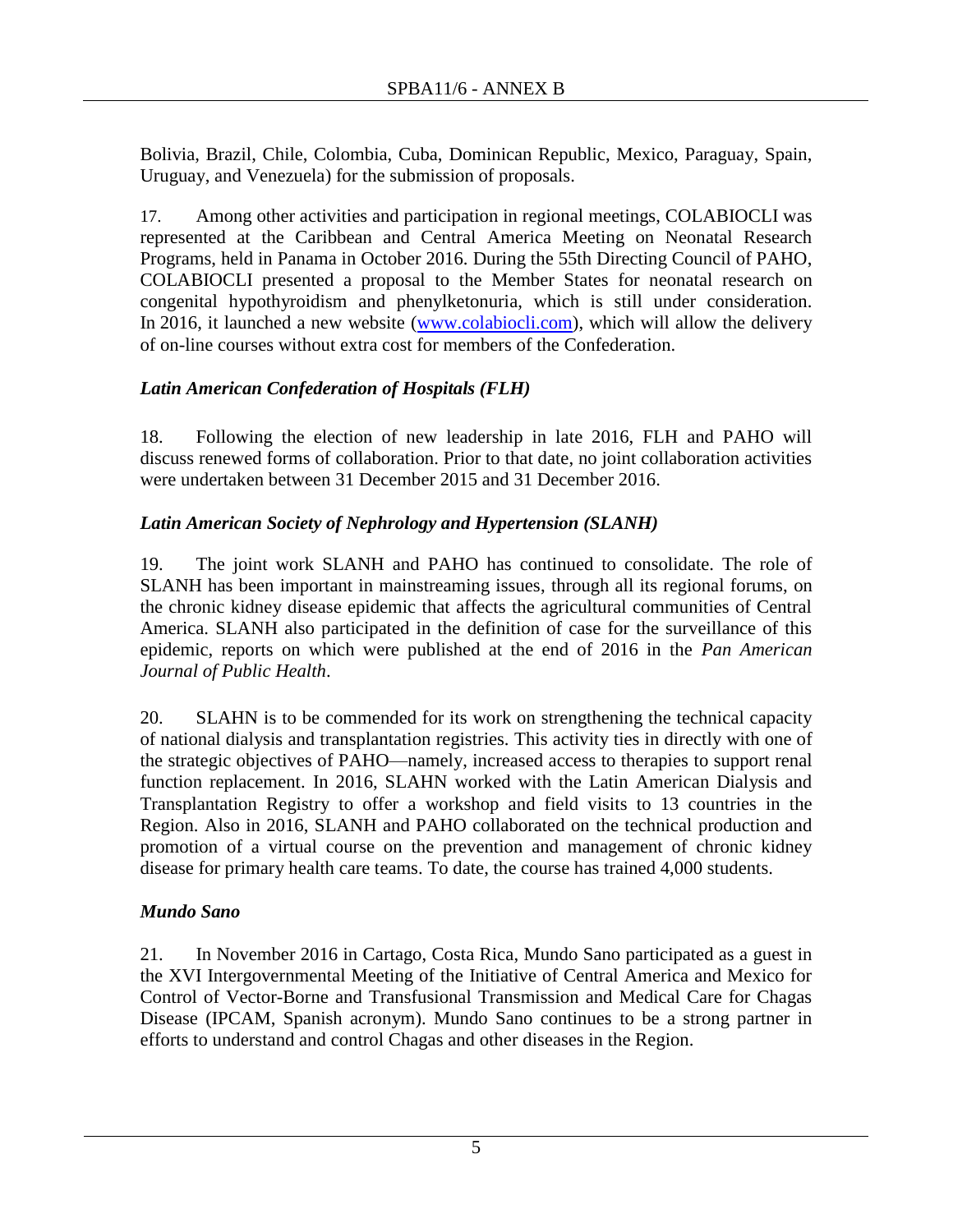# *National Alliance for Hispanic Health (NAHH)*

22. The NAHH has continued to work closely on several collaborative efforts with PAHO technical focal points from Department of Communicable Diseases and Health Analysis (CHA). For the current reporting period, the Alliance continued to support efforts to engage community leadership and civil society throughout the Americas in the prevention and control of noncommunicable diseases. To maintain the momentum from the Buena Salud Américas joint leadership meetings focusing on community initiatives held in partnership with the Ministry of Health of Colombia in 2013 and the Ministry of Health of Mexico in 2015, during 2016 the Alliance collaborated with PAHO, USF Health Panama, a program of the University of South Florida, and the University of Southern California (USC) in organizing the third joint leadership meeting to address cervical cancer and human papilloma virus (HPV).

23. The 2016 Buena Salud Américas leadership meeting took place in Panama City, Panama. The focus of the meeting was to establish a joint action plan and help build the capacity of community-based organizations and civil society groups in the Americas to address cancer and HPV. The two and a half-day meeting featured presentations on the current state of cervical cancer and HPV vaccination rates in the Region, as well as the impact of policy and multisector collaboration to address the prevention and control of cancer and HPV-related diseases in the Americas. Participants included governments, academic leaders, NGOs and PAHO representatives.

## *Panamerican Federation of Associations of Medical Schools (FEPAFEM)*

24. PAHO participated jointly with FEPAFEM at the XX Pan American Conference on Medical Education, the Fifth International Congress on Medical Education of the World Federation for Medical Education (WFME), and the IV International Congress on Simulation in Medical Education (March 2016, Cancún, Mexico). The central theme of these events was the evaluation of medical schools for international accreditation. One of the topics discussed was the establishment of new requirements by the United States, to be implemented through the Educational Commission for Foreign Medical Graduates (ECFMG) starting in 2023. Under these new parameters, foreign physicians will only be accepted for medical specialty residencies if they graduate from medical schools accredited by agencies registered with WFME and FEPAFEM. WFME and FEPAFEM will introduce indicators on social responsibility and the contribution of medical schools to changes and the transformation towards universal health.

# *Pan American Federation of Nursing Professionals (FEPPEN)*

25. FEPPEN and PAHO worked together to analyze and address the child mortality situation in Latin America and global efforts in the area of nursing in coordination with the 18 FEPPEN member countries. Examples of these efforts include: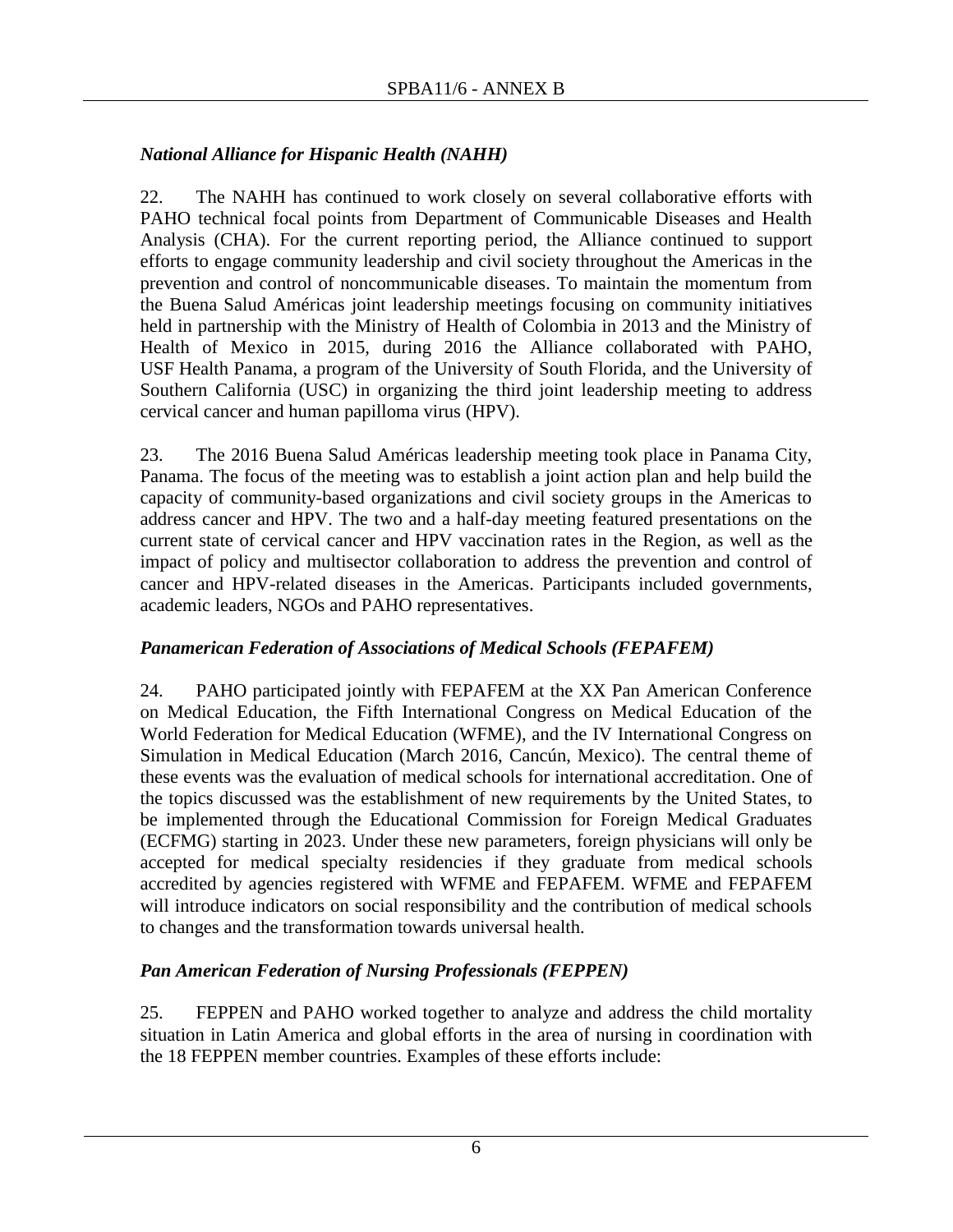- a) In Brazil, a protocol of nursing actions was developed to respond to the Zika epidemic.
- b) In Cuba, the National Nursing Associations have been monitoring infant mortality and levels of political support for maternal and child health programs. During 2016, FEPPEN worked in coordination with PAHO, the National Nursing Associations, and the Ministries of Health to develop their strategic plans of work. FEPPEN considers that primary health care is the key to success. In addition, FEPPEN has collaborated with PAHO on the development and dissemination of a series of webinars on the contribution of nursing in the Region of the Americas towards the strengthening of universal access to health and universal health care.

## *Inter-American Heart Foundation (IAHF)*

26. This NGO continues to be very active in all activities related to the prevention and control of noncommunicable diseases. Its work is well aligned with the priorities of the regional noncommunicable disease plan and strategy. Special mention should be made of its active role in coordination of the Healthy Latin American Coalition (CLAS), a forum from which all relevant causes have been supported, especially tobacco control, healthy diet, physical activity, and obesity prevention in children and adolescents.

27. IAHF has also played a prominent role in cardiovascular disease prevention through the reduction of salt/sodium intake and continues to participate in all relevant regional forums on cardiovascular prevention, including the Latin American and World Congresses of Cardiology and Cardiovascular Health, held in Mexico (June 2016), at which the 20th anniversary of the Foundation was celebrated in a joint plenary with the participation of PAHO and other relevant partners. The IAHF also participated in the joint PAHO/Inter-American Society of Cardiology meeting on the prevention and control of hypertension, held in Chile in late December 2015, and prepared the final report of this event. The IAHF actively and regularly participates in meetings convened by the PAHO Governing Bodies.

## *Latin American and Caribbean Women's Health Network (LACWHN)*

28. The RSMLAC redesigned its website in 2016 with improvements in its links to social networks. It gave wide dissemintation to PAHO information on health and gender equity, including a video on gender inequalities in health in the Americas, tweets on the occasion of International Women's Day, and collaboration with the Lila Downs campaign to reduce maternal deaths. Working with PAHO and other partners, the Network cofacilitated a panel on the social protection of health as a side event during the XIII Regional Conference on Women in Latin America and the Caribbean. This event was attended by the Deputy Minister of Health of Uruguay, who was one of the presenters. Nearly 100 people participated and a significant social media impact was achieved on Facebook and Twitter. The Network supports PAHO in mainstreaming the issue of universal access and universal health coverage to civil society. PAHO supported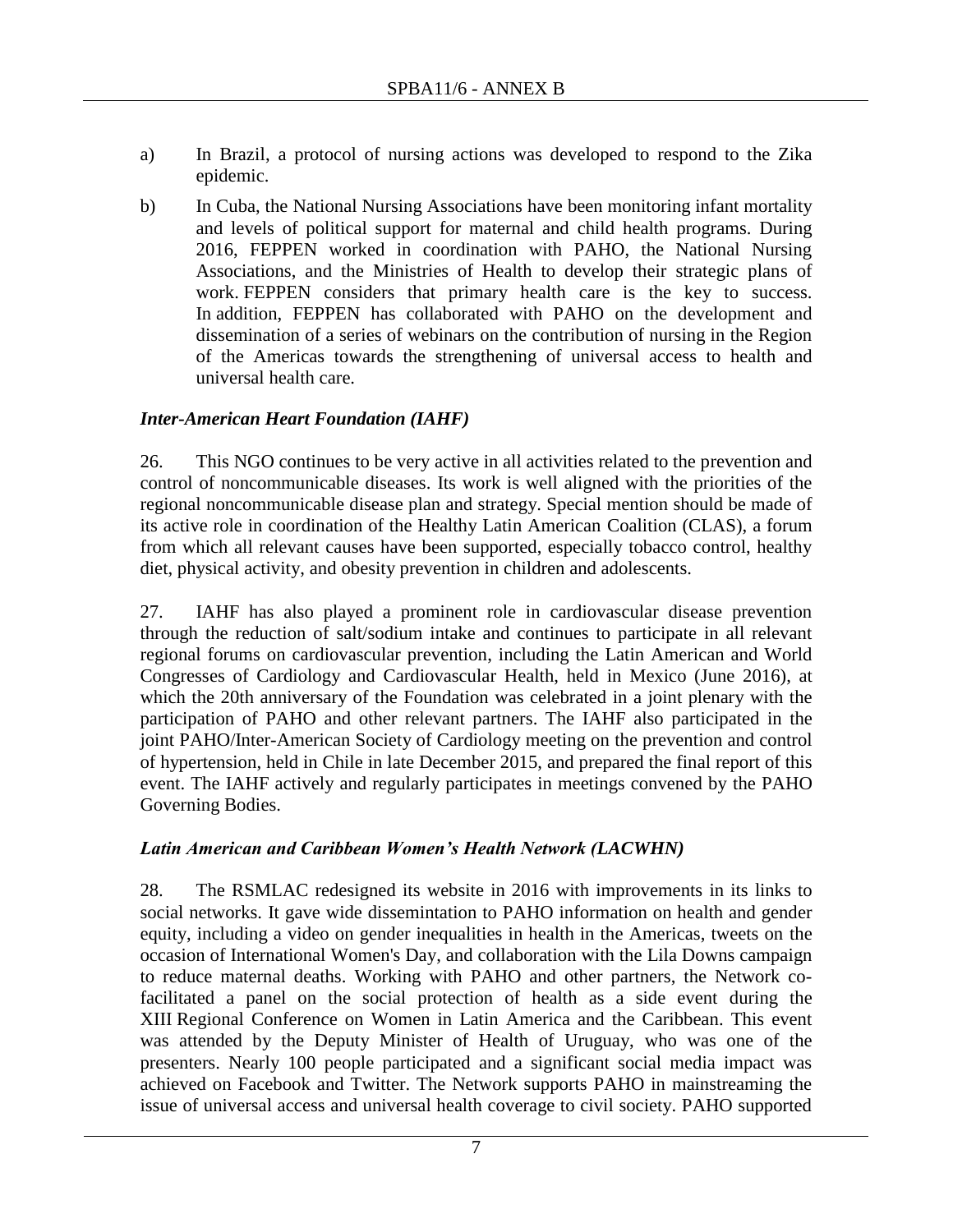the Network's participation at the XIII Regional Conference on Women, convened by ECLAC and held in Uruguay.

## *Sabin Vaccine Institute (Sabin)*

29. Sabin continues to support the development of a Sabin/PAHO work plan focused on training and advocacy initiatives related to immunization and the introduction of new vaccines in the Region of the Americas. Its Advocacy and Education Program frequently partners with PAHO on various symposia, training courses, and other gatherings. In addition, Sabin and PAHO are currently working on a number of research studies across a variety of diseases.

- 30. Current Sabin projects include, among many others:
- a) Collaboration with PAHO and the U.S. Centers for Disease Control and Prevention (CDC) to expand the use of economic tools developed by PAHO through the ProVac Initiative to support national teams in low- and middleincome countries to build the economic, financial, and budgetary evidence to support sustainable financing, planning, and decision-making for their national immunization programs.
- b) Sabin and PAHO partnered to update the definition of vaccination strategies against dengue in Latin America and the Caribbean.
- c) It engaged in a joint work Sabin/PAHO initiative to strengthen pertussis surveillance in Latin America.
- d) With PAHO support, Sabin continues to host the annual Ciro de Quadros Vaccinology Course in Latin America.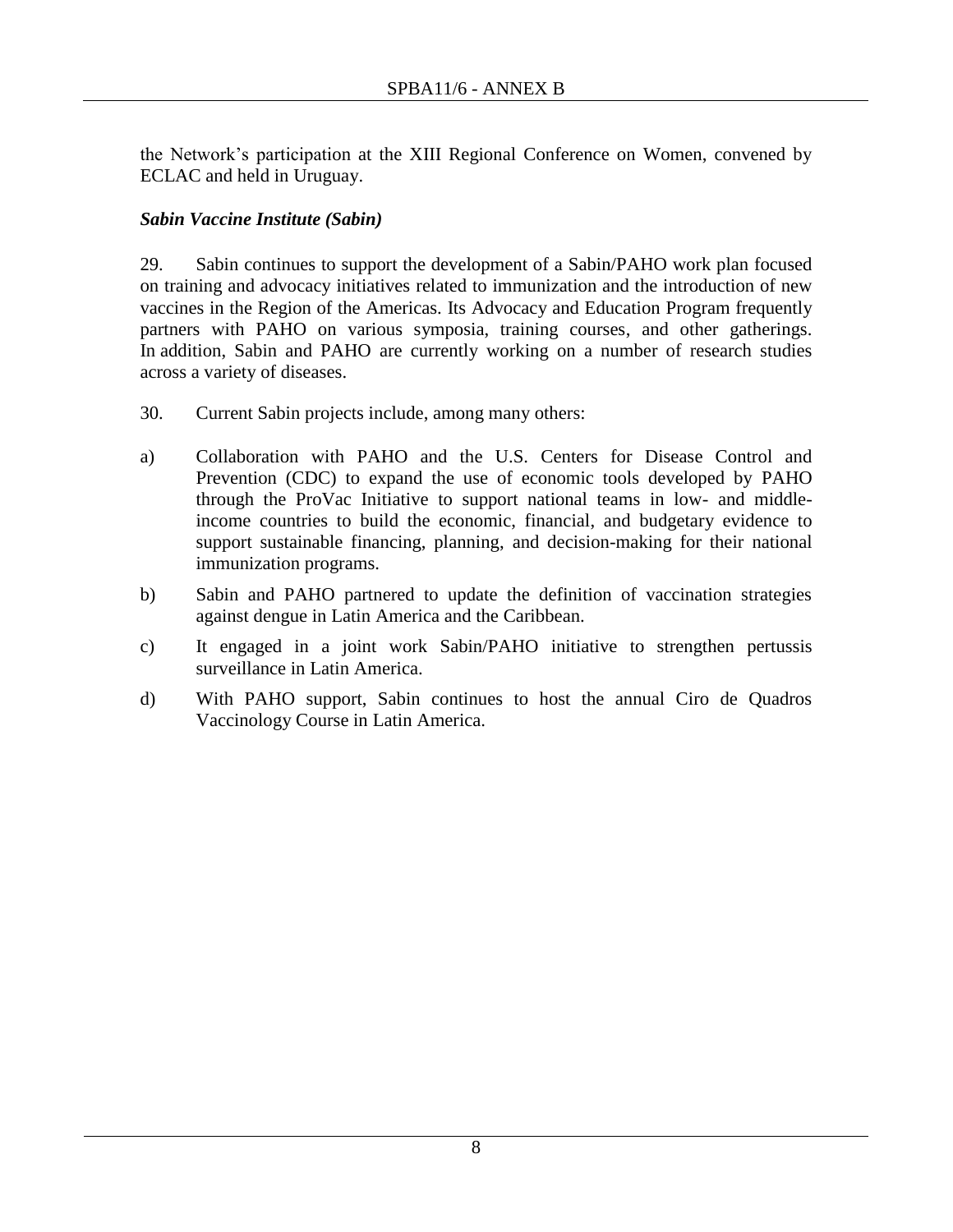## **Annex C**

### **SCHEDULE OF SPBA REVIEWS OF NONGOVERNMENTAL ORGANIZATIONS IN OFFICIAL RELATIONS WITH PAHO** (as of 1 January 2017)

| <b>Name</b>                                                                                                                                                                   | <b>Date</b><br><b>Admitted</b> | Last<br><b>Reviewed</b> | <b>Scheduled to be</b><br><b>Reviewed</b> |
|-------------------------------------------------------------------------------------------------------------------------------------------------------------------------------|--------------------------------|-------------------------|-------------------------------------------|
| American College of Healthcare Executives<br>(ACHE)/[Colegio Estadounidense de<br>Ejecutivos de Atención de Salud]                                                            | 2014                           |                         | 2018                                      |
| American Public Health Association<br>(APHA)/ [Asociación Estadounidense de<br>Salud Pública]                                                                                 | 2013                           |                         | 2017                                      |
| American Speech-Language-Hearing<br>Association (ASHA)/ Asociación Americana<br>del Habla-Lenguaje y Audición                                                                 | 2014                           |                         | 2018                                      |
| <b>American Society for Microbiology</b><br>(ASM)/[Sociedad Estadounidense de<br>Microbiología]                                                                               | 2001                           | 2013                    | 2017                                      |
| Consumers International, Regional Office for<br>Latin America and the Caribbean<br>(CI-ROLAC)/Consumers International,<br>Oficina Regional para América Latina y el<br>Caribe | 2014                           |                         | 2018                                      |
| <b>EMBARQ</b> - World Resources Institute Center<br>for Sustainable Transport/EMBARQ - Centro<br>del Instituto de Recursos Mundiales para el<br>Transporte Sustentable        | 2010                           | 2014                    | 2018                                      |
| Framework Convention Alliance on Tobacco<br>Control (FCA)/[Alianza para el Convenio<br>Marco]                                                                                 | 2015                           |                         | 2018                                      |
| <b>Healthy Caribbean Coalition</b><br>(HCC)/[Coalición Caribe Saludable]                                                                                                      | 2012                           | 2016                    | 2019                                      |
| Inter-American Association of Sanitary and<br>Environmental Engineering/Asociación<br>Interamericana de Ingeniería Sanitaria y<br>Ambiental (AIDIS)                           | 1995                           | 2013                    | 2017                                      |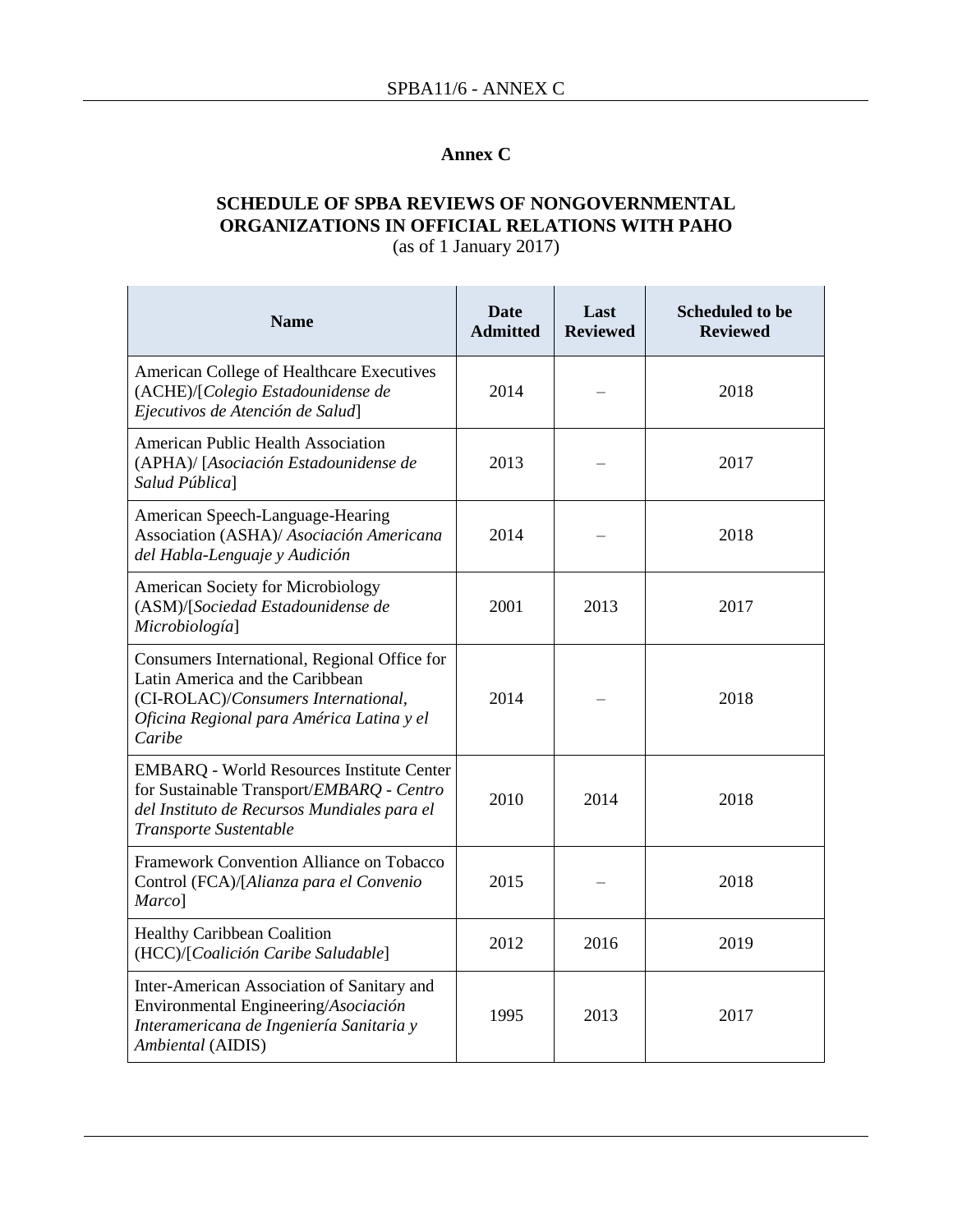$\mathbb{R}^2$ 

 $\overline{a}$ 

| <b>Name</b>                                                                                                                              | <b>Date</b><br><b>Admitted</b> | Last<br><b>Reviewed</b> | <b>Scheduled to be</b><br><b>Reviewed</b> |
|------------------------------------------------------------------------------------------------------------------------------------------|--------------------------------|-------------------------|-------------------------------------------|
| Inter-American College of Radiology/Colegio<br>Interamericano de Radiología (ICR)                                                        | 1988                           | 2016                    | 2019                                      |
| <b>InterAmerican Heart Foundation</b><br>(IAHF)/Fundación InterAmericana<br>del Corazón (FIC)                                            | 2002                           | 2015                    | 2018                                      |
| Interamerican Society of<br>Cardiology/Sociedad Interamericana de<br>Cardiología (SIAC)                                                  | 2012                           | 2016                    | 2019                                      |
| International Diabetes Federation (IDF) /<br>Federación Internacional de la Diabetes(FID)                                                | 1996                           | 2013                    | 2017                                      |
| Latin American and Caribbean Women's<br>Health Network (LACWHN)/Red de Salud de<br>las Mujeres Latinoamericanas y del Caribe<br>(RSMLAC) | 2004                           | 2016                    | 2019                                      |
| Latin American Association of<br>Pharmaceutical Industries/Asociación<br>Latinoamericana de Industrias<br>Farmacéuticas (ALIFAR)         | 2000                           | 2016                    | 2019                                      |
| Latin American Confederation of Clinical<br>Biochemistry/Confederación<br>Latinoamericana de Bioquímica Clínica<br>(COLABIOCLI)          | 1988                           | 2014                    | 2018                                      |
| Latin American Federation of<br>Hospitals/Federación Latinoamericana de<br>Hospitales (FLH)                                              | 1979                           | 2016                    | 2019                                      |
| Latin American Federation of the<br>Pharmaceutical Industry/ Federación<br>Latinoamericana de la Industria<br>Farmacéutica (FIFARMA)     | 1979                           | 2013                    | 2017                                      |
| Latin American Society for Nephrology and<br>Hypertension/ Sociedad Latinoamericana de<br>Nefrología e Hipertensión (SLANH)              | 2015                           |                         | 2018                                      |
| <b>March of Dimes</b>                                                                                                                    | 2001                           | 2013                    | 2017                                      |
| Mundo Sano                                                                                                                               | 2016                           | 2016                    | 2019                                      |
| National Alliance for Hispanic Health<br>(NAHH)/Alianza Nacional para la Salud de<br>los Hispánicos                                      | 1996                           | 2014                    | 2018                                      |